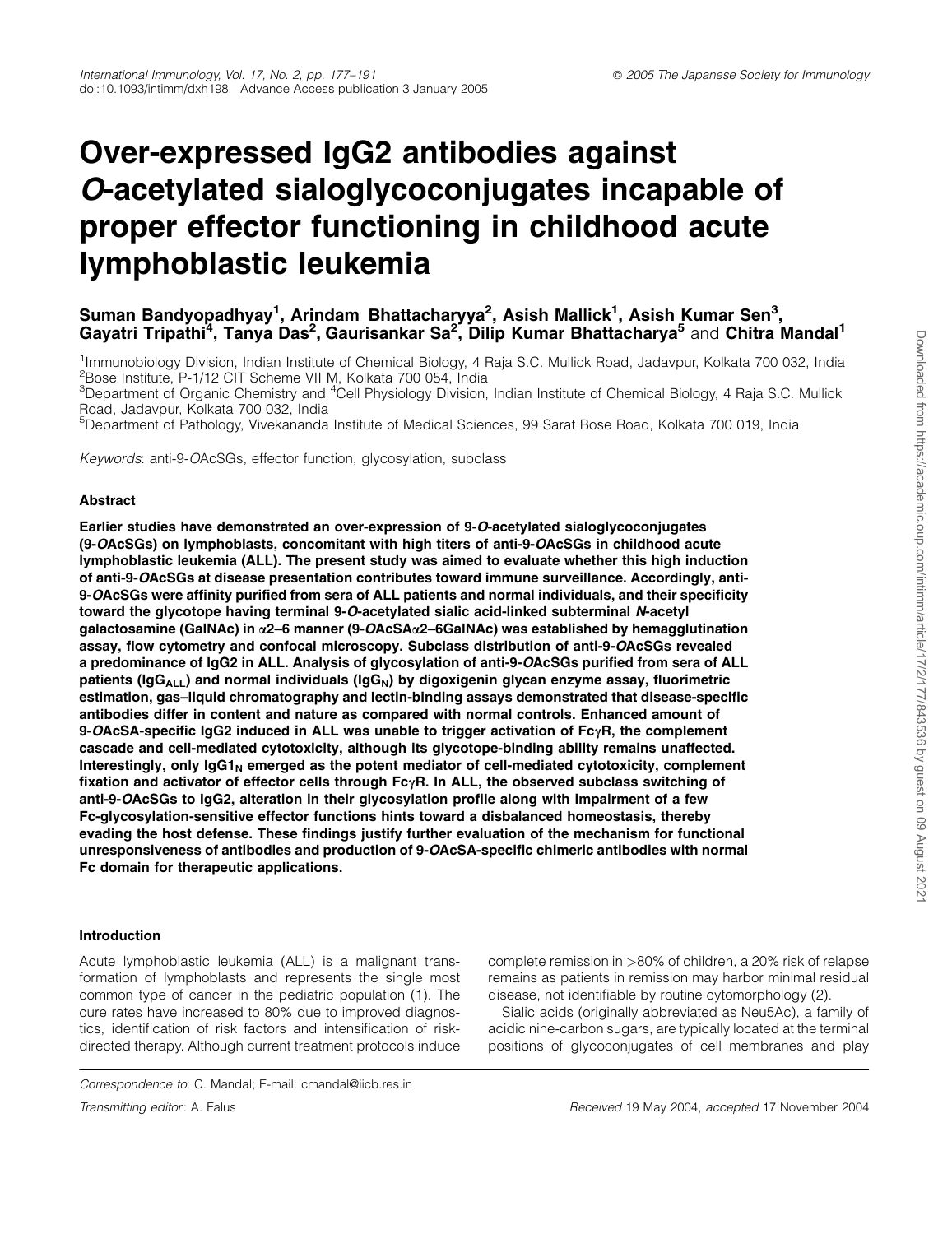a significant role in the mediation of many biological phenomena involving cell–cell interactions either by reacting with specific surface receptors or via masking of carbohydrate recognition sites (3, 4). Among the diverse multitude of variations of Neu5Ac, the most frequently occurring modification is O-acetylation at positions C-7, -8 and -9 to form N-acetyl-7, -8, -9-O-acetyl neuraminic acid, respectively, thus generating a family of O-acetylated sialoglycoconjugates (O-AcSGs) (5). However, as O-acetyl esters from C-7 and C-8 positions spontaneously migrate to C-9 position, even under physiological conditions, the  $O$ -acetylation at C-9 position  $[9-O$ acetylated sialic acid (9-OAcSA) is considered as the commonest biologically occurring modification (6, 7).

The binding specificity of Achatinin-H, a 9-OAcSAa2– 6GalNAc-binding lectin, purified from the hemolymph of the African giant land snail, Achatina fulica (8–11), allowed us to identify an enhanced expression of five molecules having terminal 9-OAcSA corresponding to 36, 90, 120, 135 and 144 kDa on PBMC of ALL patients; a basal level of expression of only two molecules having terminal 9-OAcSA (36 and 144 kDa) was identified on PBMC from normal individuals (3, 7, 12, 13). An increased antibody (anti-9-OAcSGs) production against these glycoproteins in these children confirmed its immunogenicity (14–16). Importantly, no cross-reactivity was observed with patients having other hematological disorders (3, 12–16). At disease presentation, high titers of immunecomplexed 9-OAcSGs were observed in these patients' sera (17). These circulating anti-9-OAcSGs (free as well as immune complexed) have been successfully utilized for diagnosis and monitoring of the disease status (13–17).

A central question in cancer immunology is whether recognition of tumor antigens by the immune system initiates activation (i.e. surveillance) or functional unresponsiveness. Paradoxically, while strong evidence exists that specific immunesurveillance systems operate at early stages of tumorigenesis, immune unresponsiveness is a feature of established tumors (18). It is now recognized that tumors can directly or indirectly impede the development of anti-tumor immune responses through immunosuppressive cytokines (transforming growth factor- $\beta$  and IL-10), T cells with immunosuppressive activities (regulatory T cells, 19), inactivation of death receptor signaling pathways (20) or expression of anti-apoptotic signals (21). Tumor escape can also result from changes that occur directly in the tumor, such as loss of antigen expression, loss of MHC components (22) and development of  $IFN<sub>Y</sub>$  insensitivity (23). This induction of unresponsiveness by tumors can occur either through anergy or through deletion from resistance mechanisms to recognition and killing of tumor cells by activated immunological effectors. In pediatric ALL, the role of antibodies induced against disease-associated glycotopes remains obscure and accordingly, this study aims to explore their role in immune surveillance to understand the disease biology.

The present study has focused on (i) affinity purification of anti-9-OAcSGs, (ii) analysis of their subclass distribution, (iii) determination of their total glycosylation and sialylation profile and (iv) evaluation of the functional activity exerted by anti-9- OAcSGs.

# Methods

# Patients and controls

This study included sera from children with confirmed ALL  $(n = 50)$ , at presentation of disease, admitted at Vivekananda Institute of Medical Sciences, Kolkata. Clinical information and blood samples were sent to Indian Institute of Chemical Biology. The diagnosis of leukemia was made by standard cytomorphological and histochemical examination of bone marrow and blood smears according to French–American– British classification (24) and by immunophenotyping using a panel of mAb that included CD 2, 3, 7, 10, 19, 20, 36, 45, 13, 33 and 34 and HLA-DR. The diagnosis was further validated by FACS analysis using an in-house probe, Achatinin-H (12, 13), specific for 9-OAcSAa2–6GalNAc glycotopes. Patients with L3 morphology (according to French–American–British criteria) were excluded. The male/female ratio was 2 : 1, and median age was 6.2 years with a range of 1.1–17.3 years. Controls were age-matched normal healthy donors ( $n = 20$ ). Informed consent was taken from parents and patients. The Institutional Human Ethical Clearance Committee approved the study.

# Cell lines

The REH (human B-ALL) and U937 (human promonocytic) cell lines were purchased from American Type Culture Collection (Manassas, VA, USA). The CEM-C7, a human T-ALL cell line, was a kind gift from Reinherd Schwartz-Albiez, Deutsches Krebsforschungszentrum, Heidelberg, Germany (13). The cells were cultured in RPMI-1640 medium supplemented with 10% (v/v) heat-inactivated FCS, 0.002 M Lglutamine, antibiotics and antimycotics (medium A).

# Chemicals and reagents

All chemicals unless stated otherwise were purchased from Sigma, St. Louis, MO, USA.

# Probes

Preparation of bovine submaxillary mucin and its derivatives. Bovine submaxillary glands were used for purification of bovine submaxillary mucin (BSM) (25), and protein content was measured (26). The percentage of 9-OAcSA was demonstrated by fluorimetric HPLC (27) and quantified as 22.5% by fluorimetric estimation (28).

BSM was de-sialylated (asialo BSM) and de-O-acetylated (de-OAc BSM) by incubating with 0.25%  $H_2SO_4$  (0.045 M) for 1 h at 80°C and by alkaline hydrolysis with NaOH (0.01 M) for 1 h at  $4^{\circ}$ C, respectively.

Purification of Achatinin-H. Following activation of Sepharose 4B (Amersham Biosciences, Uppsala, Sweden) (29), activated beads were coupled separately with BSM and asialo BSM (5 mg m $I^{-1}$  gel). Achatinin-H was affinity purified from the hemolymph of A. fulica snails using BSM-Sepharose 4B (8) as it contains a high proportion of 9-OAcSAs linked with subterminal N-acetyl galactosamine (GalNAc) of the underlying oligosaccharide chain (30). Carbohydrate-binding specificity of purified Achatinin-H toward 9-OAcSAa2–6GalNAc was established (8) and used as a probe in FACS analysis and for affinity purification of 9-OAcSGs.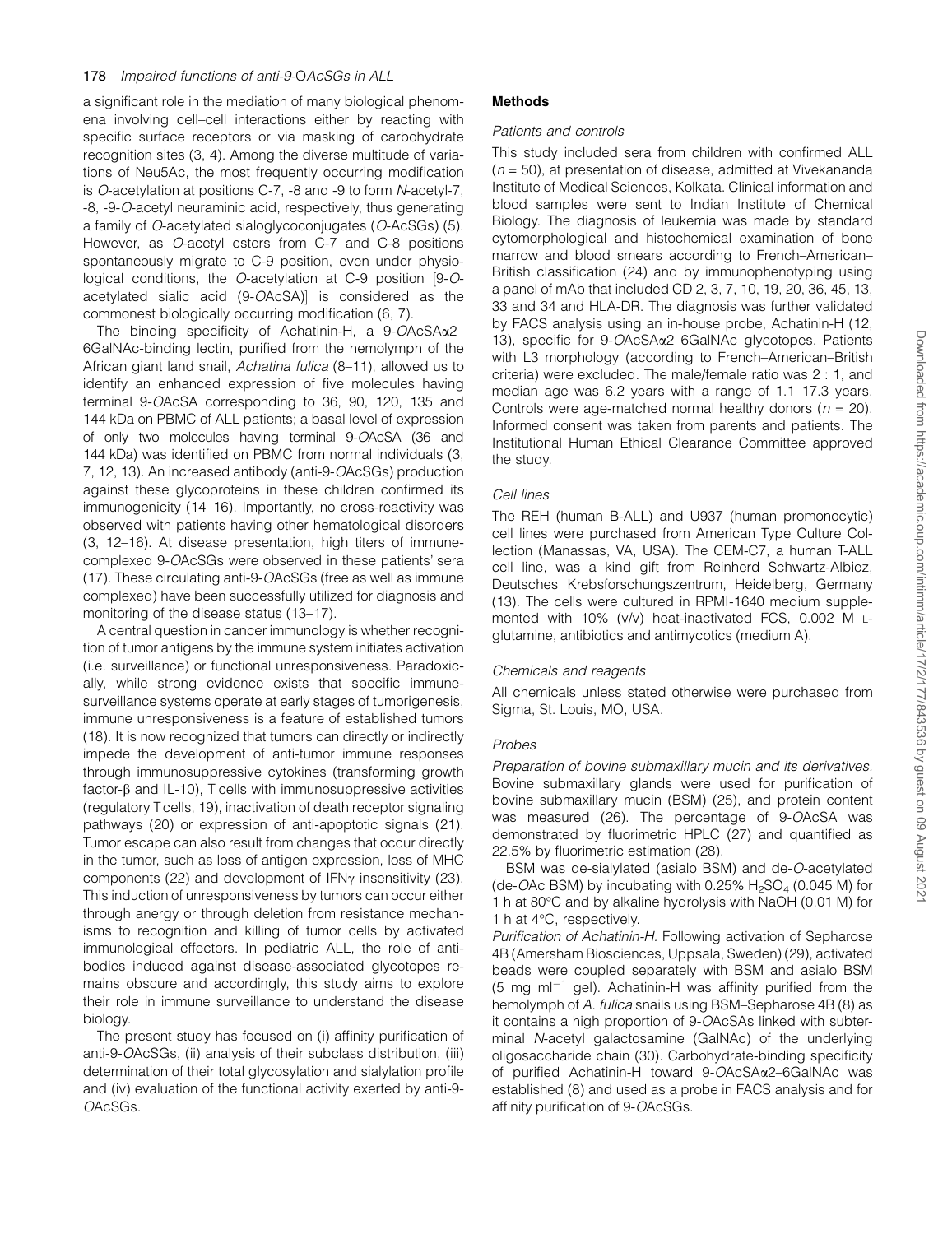Purification and characterization of anti-9-OAcSGs. Pooled sera (~10 ml) from ALL patients at presentation of the disease, i.e. before any treatment and normal controls, were used to purify anti-9–OAcSG fractions with preferential affinity for 9-  $OACSA\alpha$ 2–6GalNAc using the method of Pal et al. (15). Briefly, serum was subjected to a 33% ammonium sulfate fractionation and sequentially passed through asialo BSM–Sepharose, BSM–Sepharose and Protein A–Sepharose column (Amersham Biosciences, Uppsala, Sweden). Different subclasses of IgG were eluted with sodium citrate (0.1 M) using a pH gradient that ranged from pH 6.0–1.0 followed by immediate neutralization with 2.0 M Tris and extensive dialysis against PBS. Purity was tested by SDSP (10%, 31) and subsequent western blotting using HRP-conjugated goat anti-human IgG (Jackson ImmunoReasearch Laboratories, Inc., West Grove, PA, USA). The specificity of Ig subclasses of all these purified fractions was confirmed by an ELISA.

#### Specificity of purified anti-9-OAcSGs toward 9-OAcSAa2–6GalNAc

Hemagglutination activity. The biological activities of the purified antibody fractions were checked by hemagglutination (HA) (8). The HA titer was reported as the reciprocal of the highest antibody dilution giving complete agglutination.

The sugar specificity of purified anti-9-OAcSGs was confirmed using different sugars (8), and the concentration of sugar needed for 100% inhibition of HA was determined using a fixed concentration (16 HA units) of purified antibody.

Flow cytometric analysis revealed binding of purified antibodies to 9-OAcSGs on PBMC of ALL patients. Purified anti-9- OAcSGs were conjugated with FITC (32). The binding of FITC-anti-9-OAcSGs (0.5  $\mu$ g per 10<sup>6</sup> cells) to cell lines, B-(REH) and T-ALL (CEM-C7, MOLT-4) and PBMC from both B-  $(n = 22)$  and T-ALL  $(n = 6)$  patients along with PE-conjugated anti-CD 19 or anti-CD 7 (known as B- and T-cell marker, respectively, BD, Palo Alto, CA, USA) was examined by staining with respective probes for 1 h at  $4^{\circ}$ C in the dark (33). The binding was assessed using a FACSCalibur flow cytometer (BD, Palo Alto, CA, USA) and analyzed by CELLQUEST software (BD, Palo Alto, CA, USA). To confirm the epitope specificity of purified Igs, cells were pre-incubated with cold Achatinin-H or pre-treated with O-acetyl esterase, an enzyme capable of cleaving the 9-O-acetyl group from Neu5Ac (27), and binding of FITC–anti-9-OAcSGs was determined. Isotypematched antibodies served as controls. For each analysis, 10 000 events were recorded.

Confocal microscopy demonstrated binding of purified anti-9- OAcSGs to ALL cell surface. To visualize the binding of purified anti-9-OAcSGs to PBMC from both B- and T-ALL patients and T- and B-ALL cell lines (CEM-C7, MOLT-4 and REH), cells were incubated with FITC-antibodies and observed under a confocal microscope. Briefly, cells (1  $\times$  10<sup>5</sup> cells per 50  $\mu$ l) were adhered on poly-L-lysine-coated glass cover slips for 1 h at 20-25°C, fixed with PFA  $(1\% , 100 \mu l)$  for 30 min on ice followed by incubation with ammonium chloride (50 mM, 100  $\mu$ l) for 5 min on ice. After washing with PBS, they were incubated with FITC– anti-9- $OACSGs$  (0.005  $\mu$ g) for 20 min on ice in the dark. After washing and mounting, cells were examined under a confocal scanning microscope (Leica SP2, Leica, Wetzlar, Germany); the slides were illuminated with a 488-nm laser, and images were collected using a band-pass filter (505–550 nm) with the pinhole set at 100 um.

Quantification of circulating anti-9-OAcSGs. Microtiter plates were coated with purified BSM  $(1.0 \mu g$  per 100  $\mu$ l per well) in 0.02 M phosphate buffer, pH 7.4, overnight at 4°C. Sera (1 : 10 dilution) were added to the BSM-coated wells, whose nonspecific binding sites had been previously blocked with PBS containing  $2\%$  BSA, and incubated overnight at  $4^{\circ}$ C. The plates were washed and incubated with different subclasses of murine anti-human  $I \text{gG}$  (diluted 1 : 3000, 100  $\mu$ l per well, Dianova, Hamburg, Germany), and specific bindings were captured using HRP-conjugated anti-murine IgG (diluted 1 : 10 000, 100 µl per well, (Jackson ImmunoReasearch Laboratories, Inc., West Grove, PA, USA) and detected at 405 nm in a Multiskan MS Lab Systems ELISA reader using azino-bis thio-sulfonic acid (Roche Molecular Biochemicals, Mannheim, Germany) as the substrate. Standard curves generated using increasing amounts of affinity-purified anti-9-OAcSGs (0–20 µg per 100 µl per well) were applied for quantitation of anti-9-OAcSGs present in sera.

## Analysis of glycosylation of affinity-purified anti-9-OAcSGs

Detection of total glycosylation and sialylation by digoxigenin enzyme assay. The degree of glycosylation and sialylation was evaluated by placing an equal amount  $(1.0 \mu g$  per 5.0  $\mu$ l) of  $I<sub>g</sub>G<sub>AII</sub>$  and  $I<sub>g</sub>G<sub>N</sub>$  by a digoxigenin (DIG) enzyme assay using a DIG glycan detection kit (Roche Molecular Biochemicals, Mannheim, Germany) according to manufacturer's instructions. DIG-labeled glycoconjugates, present on nitrocellulose paper, were detected using alkaline phosphatase-conjugated anti-DIG antibody and visualized with 4-nitroblue tetrazolium chloride/5-bromo-4-chloro-3-indolyl phosphate as substrate. The developed spots were scanned and quantified in arbitrary units using Image Master Totallab Software, version 1.11 (Amersham Pharmacia Biotech, Sweden). Equal amounts  $(5.0 \mu g$  per 5.0  $\mu$ ) of transferrin and creatinase were used as positive and negative controls, respectively.

Quantitation of total Neu5Ac and 9-OAcSA by fluorimetric estimation. Quantitation of total Neu5Ac and 9-OAcSA was performed fluorimetrically (28) by oxidizing purified antibodies  $(3.0 \mu g)$  and processed using acetyl acetone method with or without saponification of the O-acetyl groups of Neu5Acs. The relative fluorescence intensity  $[\lambda_{\text{max(excitation=410nm)}}/\lambda_{\text{max}}$ (emission=510nm)] of each sample was measured against reagent blanks on a Hitachi F-4010 spectrofluorimeter (Tokyo, Japan). The Neu5Ac content was determined from standard curves obtained using pure Neu5Ac. The values obtained for the de-O-acetylated samples indicated total Neu5Ac content, while the percentage of (8)9-O-acetylated Neu5Ac was determined by subtracting the respective unsubstituted Neu5Acs from that obtained after de-O-acetylation.

Detection of neutral sugars by gas–liquid chromatography. Neutral sugars present in the anti-9-OAcSGs were detected by gas–liquid chromatography (GLC) as their alditol acetates  $(34)$ . The 9-OAcSA-specific IgGs  $(100 \mu g$  each) were hydrolyzed with trifluoroacetic acid (2.0 M) at 120°C for 90 min, followed by reduction with sodium borohydride (10 mg). Resulting alditols were acetylated with acetic anhydride in distilled pyridine [1 ml, 1 : 1 (v/v)] at 22-25°C for 16 h and analyzed by GLC using a Hewlett-Packard 6890 plus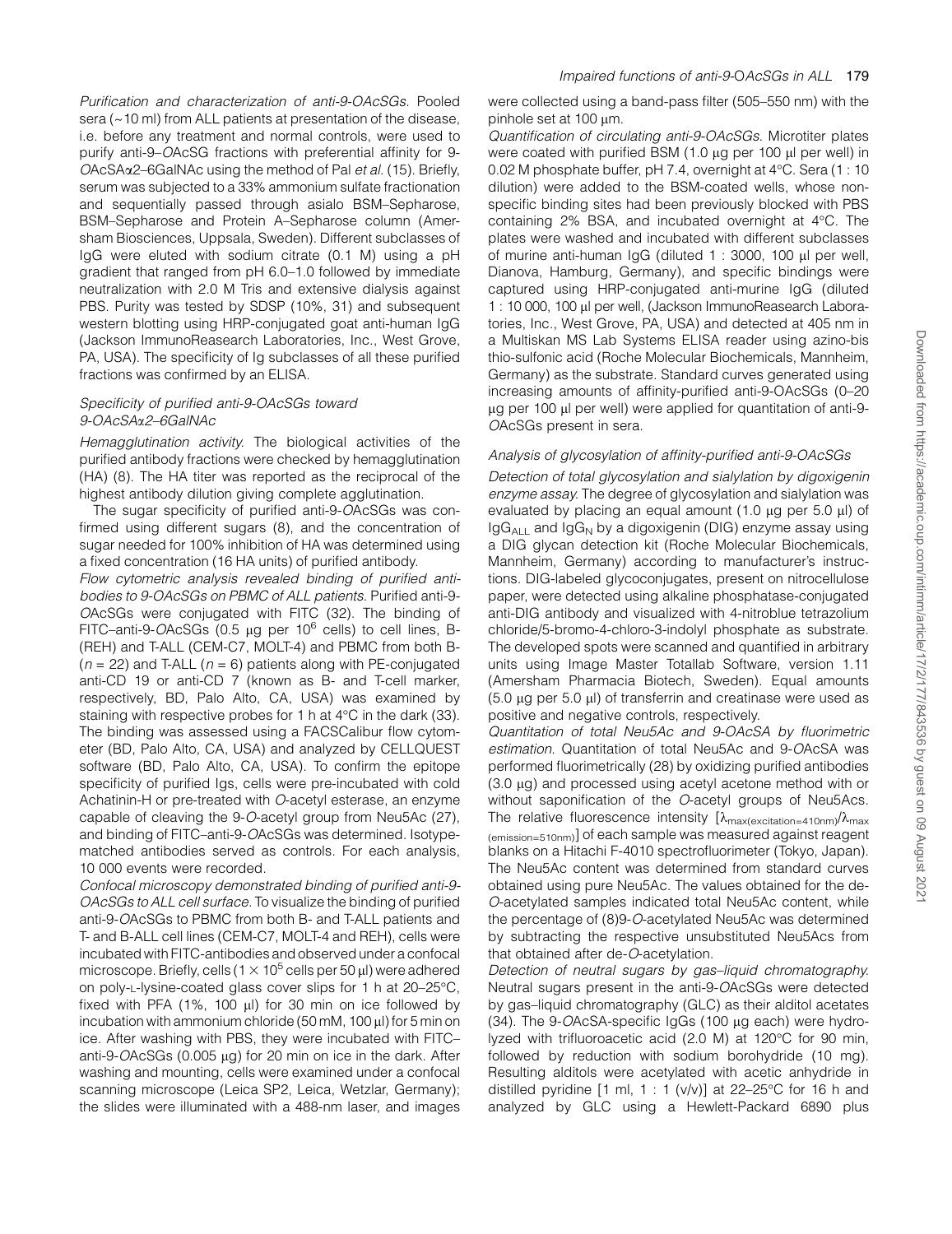gas chromatograph equipped with a flame ionization detector. The constituent sugars were identified from the retention time of authentic sugars. For the detection and quantification of the peaks, a Hewlett-Packard 3380A chemstation was used. For resolution, a fused-silica capillary column HP-5 (30 m,  $0.32$  mm,  $0.25$   $\mu$ m) and nitrogen as carrier gas were used with a temperature program of  $150^{\circ}$ C (5 min),  $2^{\circ}$ C (1 min) and 200°C (10 min) at splitless mode.

Detection of terminal sugar by DIG glycan differentiation kit. The presence of terminal sugars along with their specific linkages was analyzed by DIG glycan differentiation kit (Roche Molecular Biochemicals, Mannheim, Germany) using several plant lectins, namely Galanthus nivalis agglutinin (GNA), Sambucus nigra agglutinin (SNA), Maackia amurensis agglutinin (MAA), peanut agglutinin (PNA) and Datura stramonium agglutinin (DSA), as per the manufacturer's protocol.

Lectin bead-binding assay. The purified 9-OAcSA-specific IgG1 and IgG2 from ALL patients and normal individuals were iodinated with  $125$ I-Na using the chloramine T method (35). Fixed concentrations (0.2  $\mu$ g) of <sup>125</sup>I-IgG1 and/or IgG2 were incubated separately with Sepharose/agarose-bound lectins  $(20 \mu l)$  of different linkage and specificity, e.g. Con A, Ricinus communis agglutinin (RCA), Dolichos biflorus agglutinin (DBA), Helix pomatia agglutinin (HPA), wheat germ agglutinin (WGA), Ulex europaeus agglutinin (UEA), Limulus polyphemus agglutinin (LPA), MAA, SNA, and Achatinin-H, overnight at 4°C. The beads were initially incubated with 2% BSA in PBS or Tris-buffered saline (TBS) to block non-specific binding sites. Following removal of unbound antibody fractions, specifically bound antibodies were monitored in a gamma counter. Unconjugated Sepharose/agarose beads served as controls. Binding (%) was calculated as follows:

Binding  $(\%) =$ 

bound count – control count Total counts of  $125$ -antibody used for a particular set  $\times$  100.

All experiments were performed twice in triplicate.

Evaluation of generation of intracellular reactive oxygen species as an index for effector cell activation through  $Fc<sub>Y</sub>R$ . Intracellular reactive oxygen species (ROS) generation was monitored using a cell-permeable probe 2'.7'-dichlorofluorescein diacetate (H<sub>2</sub>DCFDA, Molecular Probes, Eugene, OR, USA), which is oxidized to a fluorescent compound 2',7'dichlorofluorescein in the presence of an oxidant.

U937 cells were used to analyze the interaction between FcyR present on its surface and the Fc region of anti-9-OAcSGs, resulting in the triggering of a respiratory burst that is considered as an indicator of cell activation. The cells were cultured in medium A in the presence of IFN $\gamma$  (1000 U ml<sup>-1</sup>) for 2 days to induce differentiation and the capacity to generate superoxide.

To pinpoint the binding of the Fc region of anti-9-OAcSGs with FcyR present on U937 cells, Fab paratopes of these antibodies (total IgG, IgG1and IgG2) were blocked by incubating them with BSM  $(1 \text{ mg } \text{ml}^{-1})$  and/or purified 9-OAcSGs  $(0.03 \text{ mg ml}^{-1})$  at 4°C for 1 h.

These Fab-blocked anti-9-OAcSGs (0.5 ug) were allowed to bind with IFN<sub>Y</sub>-sensitized U937 cells  $(1 \times 10^6$  cells) for 1 h at

37°C and incubated with  $H_2$ DCFDA (2  $\mu$ g ml<sup>-1</sup>) for 30 min at 37°C in the dark. Following washing, they were analyzed by flow cytometry and also visualized under a confocal microscope as described earlier. In confocal microscopy, slides were analyzed in triplicate and total fluorescence was expressed as fluorescence intensity units (FIU) at 530 nm. Cells incubated only with BSM and/or purified 9-OAcSGs in the absence of antibodies served as controls.

Activation of the classical complement pathway. Purified antihuman  $C3\alpha$  chain mAb, SIM 27-49 (36), was iodinated with <sup>125</sup>I-Na (35) and used for measuring C3 deposition on the cell surface due to activation of the classical complement pathway triggered by anti-9-OAcSGs. Sera (20%) from normal individuals and/or untreated ALL patients were used as the source of the complement.

Cells (CEM-C7 and REH,  $2 \times 10^6$  per 100 µl) were suspended in TBS and allowed to bind with purified anti-9- OAcSGs (0.1-1.0  $\mu$ g) as complement activators at 37 $\degree$ C for 30 min. EDTA (10 mM) was always used as the blocker of alternative pathway of complement activation. Following washing, the cells were incubated with complement  $(100 \mu l)$ for 10 min at 37°C and washed twice in cold TBS, and the amount of C3 deposition on the cell surface was quantitated by incubating further with  $125$ -anti-C3 mAb (2  $\times$  10<sup>5</sup> counts per minute) for 1 h on ice. After two washes, the radioactivity incorporated in C3–anti-C3 complexes was determined by a gamma counter. Each set was repeated thrice. Cells incubated with complements or complement activators alone or complement activators in the presence of heat-inactivated complement served as different controls.

Evaluation of cytotoxic potential of anti-9-OAcSGs by <sup>51</sup>Crrelease antibody-dependent cell-mediated cytotoxicity assay. ALL cell lines (CEM-C7 and REH) were suspended in medium A with human AB serum (10%) and labeled with  $\text{Na}_2{}^{51}\text{CrO}_4$ (0.1 mCi per  $1 \times 10^6$  cells, BARC, Mumbai, India; 37) in the presence and absence of purified anti-9-OAcSGs<sub>ALL</sub> and anti-9-OAcSGs<sub>N</sub> ( $log 1$  and  $log 2$ , 1.0  $µq$ ) for 3 h at 37 $°C$  and 5% CO2. Cells were washed with the same medium and used as target cells. Freshly isolated normal human PBMC were used as effector cells. Target (1  $\times$  10<sup>4</sup> cells per 100 µl per well) and effector cells were co-incubated in a 96-well U-bottom tissue culture plate for 16 h at 37 $\degree$ C in a 5% CO<sub>2</sub> environment at E : T ratios of 5 : 1, 25 : 1, 50 : 1 and 100 : 1. The plate was centrifuged at 500  $\times$  g for 5 min, and the supernatants were checked for released <sup>51</sup>Cr by a gamma counter. Spontaneous release and maximum release (100% lyses) of <sup>51</sup>Cr from labeled target cells were evaluated in the absence of effector cells and on treatment with 5% (v/v) Triton X-100, respectively. Cytotoxicity was calculated as:  $100 \times$  [(experimental counts - spontaneous counts)/(maximum counts - spontaneous counts)]. Specific cell lyses (%) were calculated by normalizing the background cytotoxicity in the absence of added antibody. All assays were done in triplicate wells and three independent experiments were performed for each set.

Interaction of antibodies with Staphylococcal protein A and Streptococcal protein G. <sup>125</sup>I-Labeled anti-9-OAcSGs (IgG1 and  $IqG2$ , 0. 2  $\mu$ g) purified from ALL and normal sera were separately incubated with Sepharose–Staphylococcal protein A (SpA) and Streptococcal protein G (SpG) (20 ul) overnight at 4C and specific counts were analyzed as described earlier.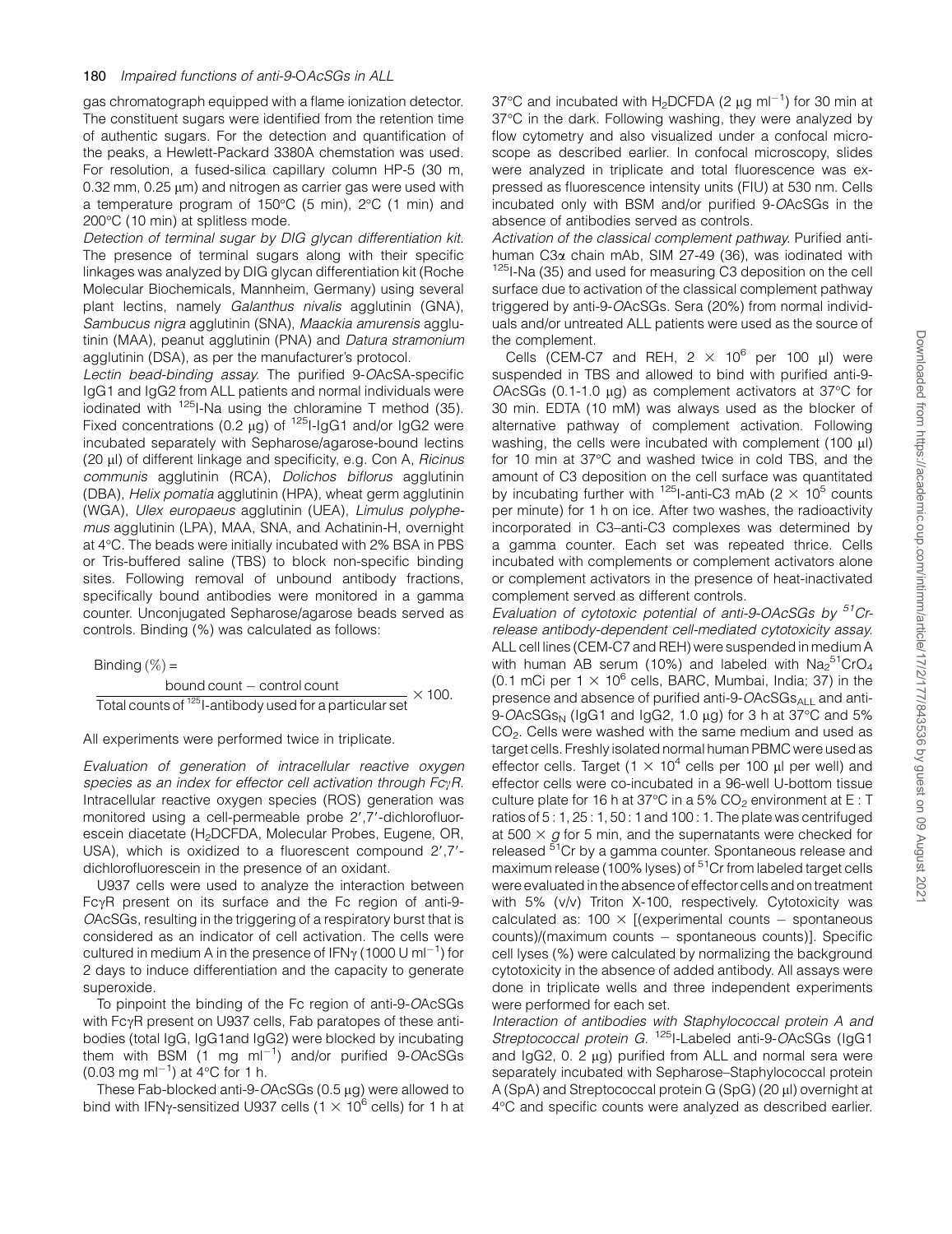Experiments were performed in triplicate, and unconjugated beads served as controls.

#### Statistical analysis

Results are reported as mean  $\pm$  SD. Statistical analyses were performed using the Graph-Pad Prism statistics software (Graph-Pad Software Inc., San Diego, CA, USA). Student's unpaired t-tests were used. Reported values are two tailed and P values <0.05 were considered as statistically significant at 95% confidence interval.

#### **Results**

## Anti-9-OAcSGs predominantly belong to IgG2 subclass in ALL

Analysis of sera for subclass distribution of anti-9-OAcSGs demonstrated a 2.78-fold higher concentration of  $IgG2_{ALL}$  as compared with IgG1<sub>ALL</sub> (158.1  $\pm$  5.57 versus 56.67  $\pm$  3.63 µg ml<sup>-1</sup>, respectively,  $P$  < 0.0001) and a 3-fold increase in  $I<sub>g</sub>G2<sub>ALI</sub>$  was quantified than  $I<sub>g</sub>G2<sub>N</sub>$  (158.1  $\pm$  5.57 versus 51.26  $\pm$  4.80 µg ml<sup>-1</sup>, respectively, P < 0.0001). However, the patient/normal ratio for IgG1, IgG3 and IgG4 subclasses was lower, being 1.83 ( $P < 0.0001$ ), 2.29 ( $P < 0.0001$ ) and 1.34  $(P < 0.01)$ , respectively (Fig. 1). The levels of 9-OAcSAspecific IgG3<sub>ALL</sub> and IgG4<sub>ALL</sub> were very low, being 21.26  $\pm$ 1.12 μg ml<sup>-1</sup> and 18.86  $\pm$  1.84 μg ml<sup>-1</sup>, respectively.

## Purified anti-9-OAcSGs are specific for the glycotope Neu5,9Ac<sub>2</sub>x2–6β-p-GalNAc

Purification of anti-9-OAcSGs revealed a 3-fold higher induction of  $\log G_{\text{Al}}$  as compared with  $\log G_{\text{N}}$  (96.29  $\pm$  4.22 versus 31.46  $\pm$  3.07 µg ml<sup>-1</sup>, respectively). The specificity of purified anti-9-OAcSGs was analyzed by a HA assay. Rabbit erythrocytes, containing a high percentage of 9-OAcSA on their cell surface, showed a maximum HA titer, whereas human erythrocytes of different blood groups, which contain only Neu5Ac and importantly no 9-OAcSA (38), did not agglutinate (Table 1). Although the percentage of 9-OAcSA in the other species had a narrow range of 20–25%, a far wider variation in the HA titer was observed, possibly reflecting the variability in accessibility of the 9-OAcSA residues. The specificity of these antibody fractions toward Neu5,9Ac<sub>2</sub> $\alpha$ 2–6 $\beta$ -D-GalNAc was further substantiated by HA inhibition assays using free 9- OAcSA as well as several sialoglycoproteins (Table 2). All four subclasses of antibodies preferentially bound to BSM having terminal 9-OAcSA and subterminal GalNAc in an a2–6 linkage. The absence of inhibition with de-OAc BSM, asialo BSM, SSM, HCG and fetuin reconfirmed its specificity. However, the antigens present in BSM could be either in a mono-, di-, or tri-O-acetylated form, which the purified antibody possibly cannot distinguish.

### Purified anti-9-OAcSGs bind to ALL blasts but not with normal PBMCs

Flow cytometric analysis revealed that FITC–anti-9-OAcSG $s_{A\perp}$  bind strongly with PBMC<sub>ALL</sub> (87–99%,  $n = 28$ ) irrespective of their lineage, whereas  $PBMC<sub>N</sub>$  showed negligible binding  $(8-14\%$ ,  $n = 14)$ . This binding was confined to O-AcSGs as the antibody binding was reduced in  $PBMC<sub>All</sub>$  by 87.5%



Fig. 1. Subclass distribution of 9-OAcSA-specific IgGs in ALL patients and normal individuals. Levels of anti-9-OAcSGs: IgG1 (open bar), IgG2 (filled bar), IgG3 (dotted bar) and IgG4 (shaded bar) were quantified in sera of ALL patients at disease presentation along with normal donors (N) by an ELISA using BSM as coating antigen as described in Methods. Data are expressed as mean  $\pm$  SD of absolute quantitation ( $\mu$ g ml<sup>-1</sup>). Significant differences between mean values:  $*P < 0.0001$ ;  $*P < 0$ 0.0001; \*\*\* $P < 0.0001$ ; # $P < 0.0001$  and ## $P < 0.01$ .

Table 1. HA of erythrocytes by purified anti-9-OAcSGs

| Erythrocytes <sup>a</sup>                                    | Position of major<br>O-acetylated group | <b>OAcSA</b><br>content (%) <sup>b</sup> | $HA^c$                                      |
|--------------------------------------------------------------|-----------------------------------------|------------------------------------------|---------------------------------------------|
| Human A<br>Human B<br>Human O<br>Guinea pig<br>Rabbit<br>Rat | C-9<br>$C-9$<br>C-9                     | 22<br>20<br>25                           | $\left( \right)$<br>Ω<br>Ω<br>8<br>512<br>4 |
| Hamster                                                      | C-9                                     | 22                                       | 8                                           |

<sup>a</sup>Erythrocytes (2%, v/v) were incubated with purified antibody fractions for their agglutination (8). <sup>b</sup>Fluorimetric estimation of percentage of 9-O-acetylated Neu5Acs according to the method of Shukla and Schauer (28). <sup>c</sup>The HA titer was reported as the reciprocal of the highest antibody dilution giving complete agglutination. Four subclasses of anti-9-OAcSGs showed comparable results.

when cells were pre-incubated with  $5.0 \mu g$  unconjugated Achatinin-H prior to incubation with FITC–anti-9-OAcSGs<sub>ALL</sub> (96 versus 12%, Fig. 2A). Similarly, their pre-treatment with Oacetyl esterase caused 85–92% reduction. ALL cell lines (both B and T) also showed similar binding profiles.

These purified antibodies consistently demonstrated surface binding with  $PBMC_{A\perp}$  and cell lines, irrespective of the lineages, as evidenced by confocal microscopy (Fig. 2B); binding with normal PBMCs was negligible (data not shown).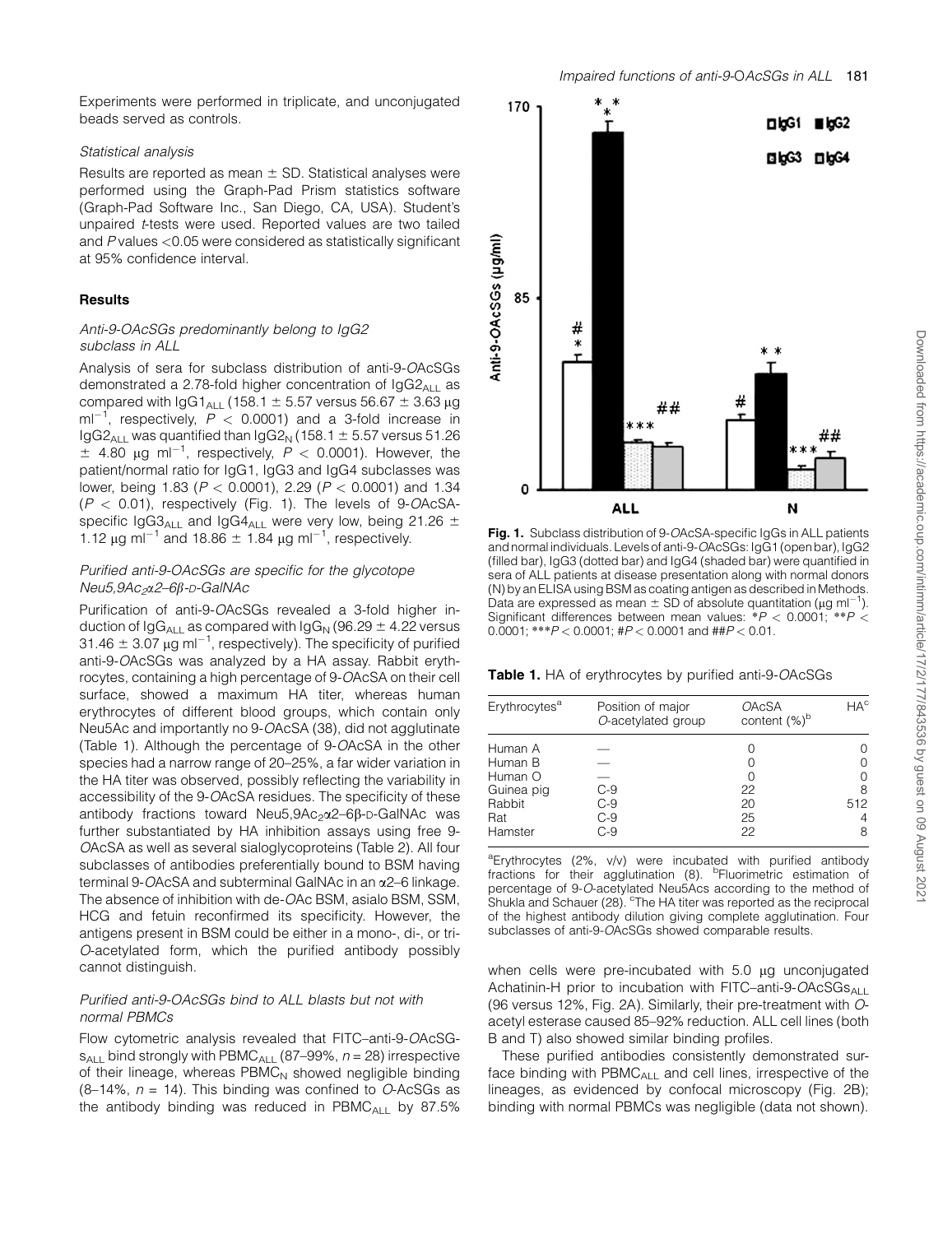#### 182 Impaired functions of anti-9-OAcSGs in ALL

Anti-9-OAcSGs in ALL patients ( $\log G_{ALL}$ ) differ in the nature and content of glycosylation from those of normal  $individuals$  ( $lqG_N$ )

The degree of glycosylation (Fig. 3A and B) and specifically sialylation (Fig. 3C) of 9-OAcSA-specific purified IgGs was

Table 2. Sugar specificity of purified anti-9-OAcSGs by HA inhibition assays

| Sugars                                                                                         | Terminal linkages                                                                                                                                                 | Relative inhibitory<br>potency $(%)^a$            |
|------------------------------------------------------------------------------------------------|-------------------------------------------------------------------------------------------------------------------------------------------------------------------|---------------------------------------------------|
| Monosaccharide<br><b>BSM</b><br>de-OAc BSM<br>Asialo BSM<br><b>SSM</b><br><b>HCG</b><br>Fetuin | Neu5,9Ac <sub>2</sub><br>Neu5,9Ac <sub>2</sub> α2-6β-D-GalNAc<br>Neu5Acα2-6β-D-GalNAc<br>GalNAc<br>Neu5Acα2-6β-D-GalNAc<br>Neu5Acα2-3β-D-Gal<br>Neu5Acα2-6β-D-Gal | 0.17<br>100.00<br>Nil<br>Nil<br>Nil<br>Nil<br>Nil |

SSM, sheep submaxillary mucin; HCG, human chorionic gonadotrophin; and Nil, no inhibition. Four subclasses of anti-9-OAcSGs showed comparable result.

<sup>a</sup>The minimal concentration of sugars or glycoproteins required for total inhibition of HA of rabbit erythrocytes (2%, v/v) induced by 16 HA units of purified anti-9-OAcSGs is the inhibitory concentration/potency (8). Considering the inhibitory potency of BSM as 100, the relative inhibitory potency of different sialoglycoproteins/sugars are calculated.

demonstrated using the DIG glycan detection kit. A 2.1-fold increase in overall glycosylation was observed in  $\log_{\text{A}}$  as compared with  $\lg G_N$ , the mean  $\pm$  SD of densitometric score in arbitrary units being 80 651  $\pm$  8210 versus 38 232  $\pm$  5100, respectively,  $P < 0.0006$  (Fig. 3B).

However, the Neu5Ac content was 3.6-fold higher in ALL patients than normal controls (densitometric scores being 15 207  $\pm$  2370 versus 4224  $\pm$  642, respectively,  $P < 0.008$ , Fig. 3C). The presence of high amount of Neu5Acs in anti-9-  $OACSGs<sub>Al</sub>$  was corroborated by fluorimetric estimation of their (IgG, IgG1 and IgG2) Neu5Ac content as compared with their normal counterparts, the concentrations being  $3.3 - (P <$ 0.0002), 2.9- ( $P < 0.0001$ ) and 3.2-fold ( $P < 0.005$ ) higher in ALL antibodies, respectively. Interestingly, Neu5Ac content of  $I<sub>g</sub>G2<sub>ALI</sub>$  was found to be higher than  $I<sub>g</sub>G1<sub>ALI</sub>$ , mean  $\pm$  SD being 40.0  $\pm$  2.0 versus 25.3  $\pm$  1.6 ng of Neu5Ac per 1.0 µg of Igs ( $P < 0.0006$ , Fig. 3D). However, no measurable difference was observed in the (8)9-O-acetylated Neu5Ac content of antibody fractions in ALL patients versus normal controls.

To trace the content of individual neutral sugars present in anti-9-OAcSGs purified from ALL patients and normal individuals, GLC analysis was performed. The gas–liquid chromatogram peaks revealed a significantly higher amount of N-acetyl glucosamine (GlcNAc) in IgGALL (Fig. 4A) and galactose (Gal) in  $\lg G_N$  (Fig. 4B). As compared with normal controls,  $\lg G_{A\Box}$ 



Fig. 2. (A) Purified anti-9-OAcSGs bind to lymphoblasts of ALL patients. A representative profile of the flow cytometric analysis revealing specific binding of affinity-purified FITC–anti-9-OAcSGs to PBMC<sub>ALL</sub> as described in Methods. Peaks 1 and 2 represent high expression of 9-OAcSGs on PBMC<sub>ALL</sub> using FITC–anti-9-OAcSGs (IgG1<sub>ALL</sub>) and FITC–Achatinin-H, respectively. Specificity of antibody binding was demonstrated by binding of anti-9-OAcSGs to PBMC<sub>ALL</sub> following pre-incubation with unconjugated Achatinin-H (peak 3). Peak 4 represents binding with control antibody. (B) Visualization of binding of anti-9-OAcSGs to the ALL cell surface by confocal microscopy. FITC–anti-9-OAcSGs were targeted toward PBMCALL  $(1 \times 10^5$  cells per 50 µl) of both the lineages, ALL cell lines as well as PBMC<sub>N</sub>, for 20 min on ice in the dark and visualized under a confocal scanning microscope (Leica SP2, Leica, Wetzlar, Germany) as described in Methods. A representative slide consisting of phase contrast, fluorescence and overlaid images of ALL PBMC is documented.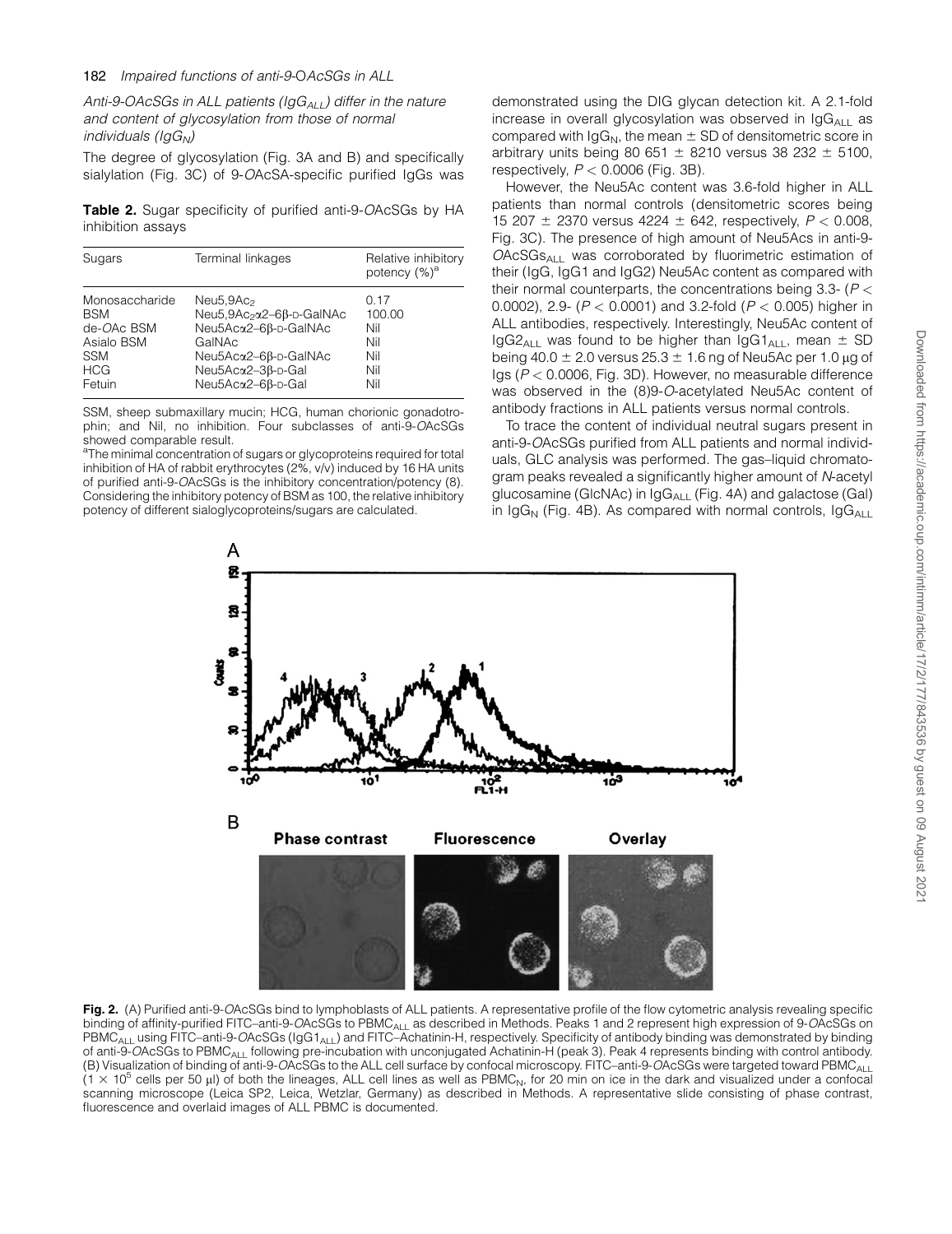

Fig. 3. Differential glycosylation and sialylation of anti-9-OAcSGs. (A) A representative profile of glycosylation pattern in anti-9-OAcSGs (IgG) of ALL patients ( $n = 4$ , ALL) and normal donors ( $n = 4$ , N). Equal amounts (1.0 µg) of affinity-purified Igs were blotted on to nitrocellulose membrane and processed for the detection of neutral sugars using a DIG glycan detection kit. (B) The intensities of the developed spots were quantified using Image Master Totallab Software, version 1.11 (Amersham Pharmacia Biotech). Results were reported as mean ± SD of densitometric score in arbritary units from two independent experiments. Transferrin (T) and creatinase (C) were used as positive and negative controls, respectively. #1, significant differences between mean values, P < 0.0006. (C) The degree of sialylation of all these samples were detected by DIG enzyme assay using DIG glycan detection kit as described in Methods. Spot intensities were stated as mean  $\pm$  SD of densitometric score in arbitrary units. #2, significant differences between mean values,  $P < 0.008$ . (D) The Neu5Ac contents in purified anti-9-OAcSGs were detected by fluorimetric estimation. Purified antibodies from ALL patients (open bar) and normal individuals (filled bar) were processed as described in Methods (27). Significant differences between mean values, #3,  $P < 0.0002$ ; #4,  $P < 0.0001$ ; #5,  $P < 0.005$  and  $*$ ,  $P < 0.0006$ .

had a higher amount of GIcNAc (relative percent area of the peak being 6.86 versus 29.88), GalNAc (4.81 versus 9.04%) and mannose (10.24 versus 13.28%), whereas the amount of Gal was marginally higher in  $\lg G_N$  than  $\lg G_{A\perp}$  (32.002 versus 21.64%, respectively, Fig. 4A and B).

Although GLC analysis showed differences in the total content of neutral sugars, it would be interesting to explore the linkage-specific arrangement of terminal sugars of IgGglycans. With this view, we have exploited the binding specificity of various well-established lectins toward known terminal sugar moiety in the analysis of glycans present in anti-9-OAcSGs (IgG1 and IgG2) purified from ALL patients ( $n = 4$ ) and normal control ( $n = 4$ ) using DIG glycan differentiation kit (Fig. 5). The binding of GNA [specific for terminal Mana(1–3), (1–6) and (1–2)Man] to  $\log G1_{A\Box}$  and  $\log G2_{A\Box}$  was the weakest, being almost 38- ( $P < 0.0001$ ) and 19-fold ( $P < 0.0001$ ) lower than that of IgG1<sub>N</sub> and IgG2<sub>N</sub>, indicating a lower content of terminal mannose residues in anti-9- $OACSGs_{A+1}$ , possibly resulting from masking of terminal mannose residues by Neu5Acs. Interestingly, binding with SNA [specific for Neu5- Aca(2–6)Gal/GalNAc] revealed a 5.9-fold higher binding to  $IqG1_{4L}$ , than that of MAA (densitometric score being 73 257  $\pm$ 1749 versus 12 221  $\pm$  937, respectively,  $P < 0.0001$ ), reflecting the enhanced presence of Neu5Acs with a subterminal  $\alpha$ 2–6 linkage than  $\alpha$ 2–3 linkage. Similarly, IgG2<sub>ALL</sub> showed a 4.8-fold higher binding ( $P < 0.001$ ) with SNA than MAA. On the contrary, both  $\log G1_{N}$  and  $\log G2_{N}$  demonstrated no difference in binding with SNA and MAA. An overall ~2-fold higher SNA binding was observed in both  $\log_1 A_{\text{H}}$  and  $IGG2_{A\perp}$  ( $P < 0.0001$ ) than in their normal counterparts.

The binding of DSA [specific for Gal $\beta$ (1–4)GlcNAc] and PNA [specific for Gal $\beta$ (1–3) GalNAc] with anti-9-OAcSGs was in general very low in both ALL patients and normal controls (Fig. 5).

Binding of <sup>125</sup>I-anti-9-OAcSGs with several Neu5Ac-binding lectins, e.g. WGA (GlcNAc/Neu5Ac), LPA (Neu5Ac), SNA and MAA, also indicated a higher degree of sialylation in  $\log G_{A\perp}$ (Table 3). Other lectins, namely RCA, DBA, HPA, UEA and Achatinin-H, showed no marked difference in their binding. In contrast, a 5.9-fold higher ConA (a-Man, a-Glc) binding with  $I<sub>g</sub>G<sub>N</sub>$  indicated an abundance of terminal mannose residues in normal antibodies.

Taken together, the observation suggests wide variations in glycosylation pattern specifically induced in 9-OAcSAspecific  $\log_1$ <sub>ALL</sub> and  $\log_2$ <sub>ALL</sub> as compared with their normal counterparts.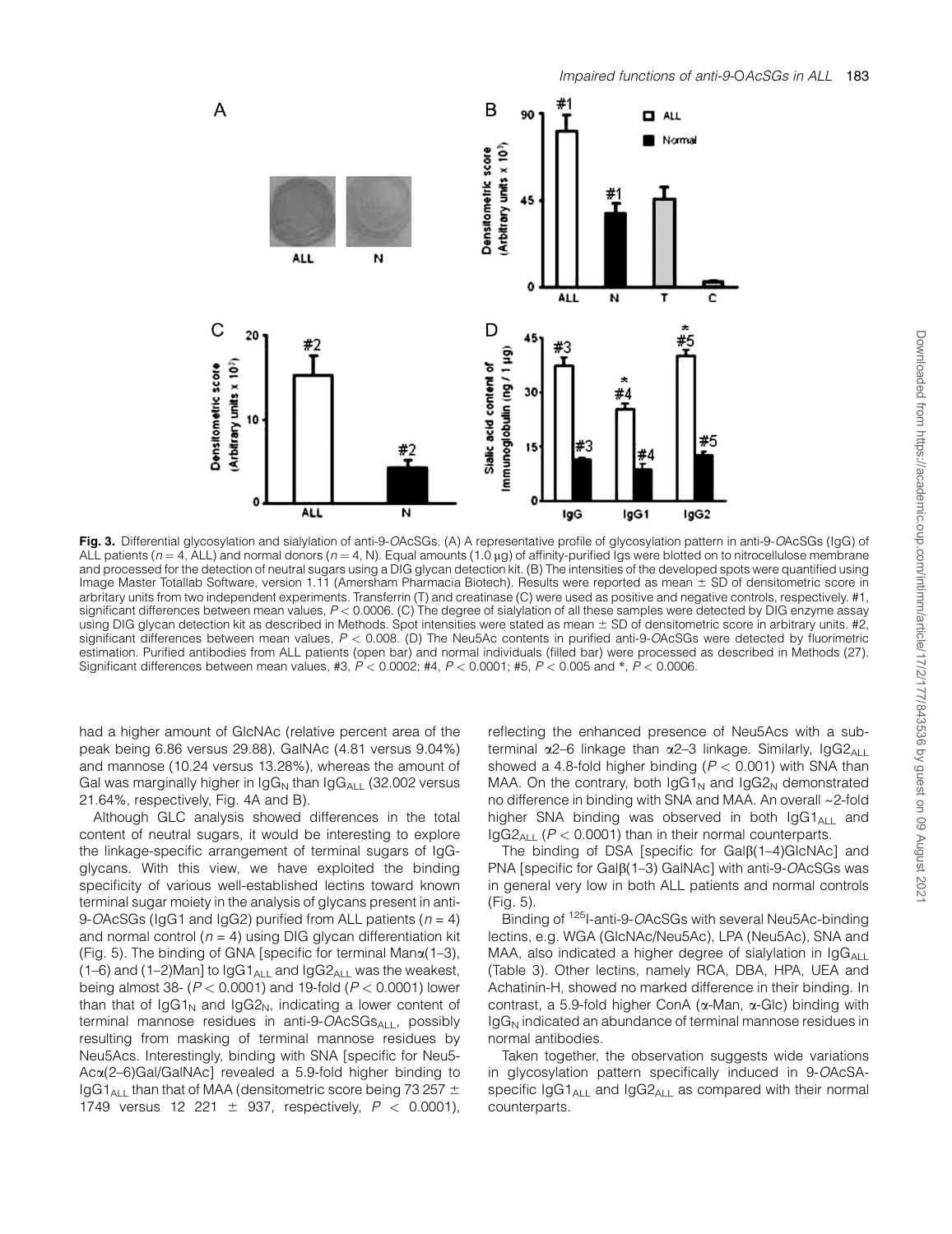

Fig. 4. Analysis of carbohydrate composition of anti-9-OAcSGs by GLC. The 9-OAcSA-specific  $\log_{ALL}$  and  $\log_{N}$  (100 µg each) were analyzed by GLC as stated in Methods. Response (in pA) was plotted against retention time (min). The representative profile of individual peaks revealed the differential expression of GlcNAc and GalNAc (A) and mannose and galactose (B).

9-OAcSA-specific IgG<sub>ALL</sub> are less potent activators of U937 cells through  $Fc<sub>V</sub>-Fc<sub>V</sub>R$  interaction as compared with  $\lg G_N$ 

Following the blocking of Fab regions of purified anti-9- OAcSGs by BSM or purified 9-OAcSGs, the antibodies were incubated with IFN<sub>Y</sub>-sensitized U937 cells to compare their ability to activate these cells via interaction with  $Fc\gamma R$ . The generation of intracellular ROS was considered as an index for cell activation that was monitored using H<sub>2</sub>DCFDA, which primarily detects  $H_2O_2$  and hydroxyl radicals. Flow cytometric analyses revealed that anti-9- $OACSGs_{ALL}$  caused a significantly lower level of Fc $\gamma$ R activation as reflected from 45, 50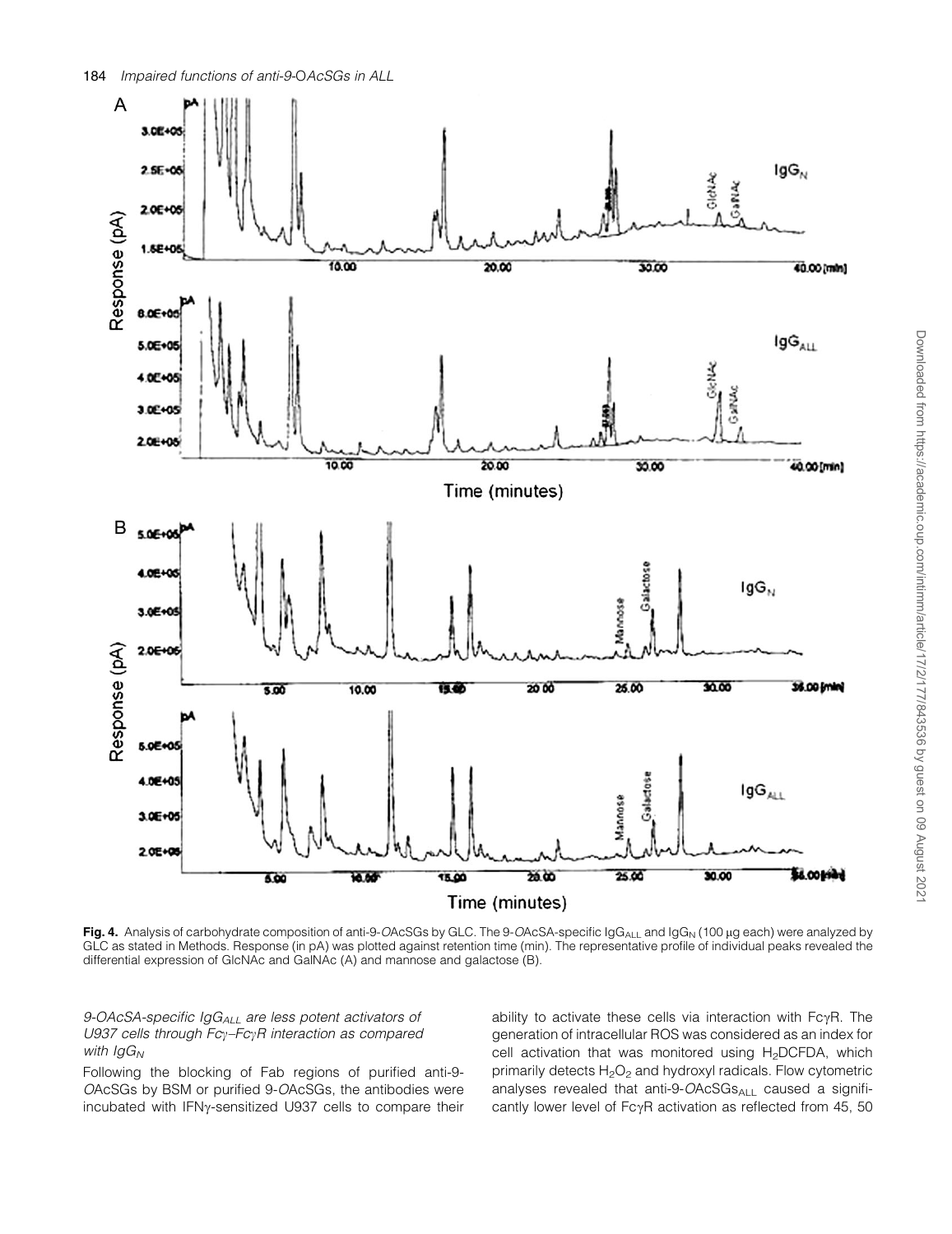Downloaded from https://academic.oup.com/intimm/article/17/2/177/843536 by guest on 09 August 202 Downloaded from https://academic.oup.com/intimm/article/17/2/177/843536 by guest on 09 August 2021

and 36% ROS-generating cells induced by total IgG, IgG1 and lgG2, respectively. In contrast, anti-9-OAcSGs<sub>N</sub> (total IgG and IgG1) demonstrated significantly higher ROS-generating cells (90 and 93%, respectively). Anti-9- $OACSGs_N$  of IgG2 subclass, on the other hand, showed only 41% ROS-generating activity (Fig. 6A).

This observation was further validated using laser-scanning confocal microscopy wherein a decreased H<sub>2</sub>DCFDA fluorescence was observed in cells that were targeted either with IgG



Fig. 5. Differential glycosylation pattern in anti-9-OAcSGs as detected by DIG enzyme assay. Purified 9-OAcSA-specific las ( $\log 1$ ,  $n = 4$ , and IgG2,  $n = 4$ ) from ALL patients (open bar) and normal individuals (filled bar) were analyzed for detection and linkage specificity of carbohydrate chains using different lectins, namely GNA, SNA, MAA, PNA and DSA, by DIG glycan differentiation kit as described in Methods. Results were reported as mean  $\pm$  SD of densitometric score in arbitrary units from two independent experiments. Carboxypeptidase Y (GNA+), transferrin (SNA+), fetuin (SNA, MAA and DSA+) and asialofetuin (PNA and DSA+) were used as positive controls. \*Significant differences between mean values,  $P < 0.0001$ .

| Table 3. Binding of <sup>125</sup> I-anti-9-OAcSGs with lectin beads |  |  |  |
|----------------------------------------------------------------------|--|--|--|
|----------------------------------------------------------------------|--|--|--|

or IgG1 of anti-9-OAcSGs<sub>ALL</sub>, the FIU at 530 nm being 25.2  $\pm$ 3.7 and 30.8  $\pm$  3.63, respectively (Fig. 6B and C). In contrast, cells probed with anti-9- $OACSGs_{N}$  ( $log_{10}$  and  $log_{10}$ ) showed a 4.0- ( $P < 0.0007$ ) and 4.5-fold ( $P < 0.0003$ ) rise in ROS generation, the FIU at 530 nm being 100.0  $\pm$  13.91 and 140.2  $\pm$ 16.30, respectively, in comparison to IgG and IgG1 of anti-9-  $OACSGs<sub>ALI</sub>$ . The IgG2 subclass anti-9- $OACSGs$  from both sources could not induce ROS generation and control sets showed negligible fluorescence.

### Anti-9-OAcSGs from ALL patients ( $\log_{A_U}$ ) are poor activators of the classical complement pathway

The potential of anti-9-OAcSGsALL (IgG1 and IgG2; 0.1, 0.5 and  $1.0 \mu g$ ) to activate the classical complement pathway was compared with anti-9- $OACSGs<sub>N</sub>$  using cell lines CEM-C7 (Fig. 7A) and REH (Fig. 7B) in the presence of 20% ALL sera and/or normal sera as the source of complement. Maximum differences in complement activation were observed with 1.0 lg concentration of anti-9-OAcSGs (complement activator).

 $I<sub>Q</sub>G1<sub>N</sub>$  was found to be the only potent activator of classical complement pathway as reflected by a gradual increase in C3 deposition, maximum being 91–94% (Fig. 7A and B; Table 4). However, in both cell lines,  $9$ -OAcSA-specific  $1gG1_{A\cup I}$ ,  $I<sub>g</sub>G2<sub>AII</sub>$  and  $I<sub>g</sub>G2<sub>N</sub>$  (0.1–1.0 µg) consistently showed low complement activation, C3 deposition being 21–29, 19–26 and  $24-27%$ , respectively, using 1.0  $\mu$ g of complement activators.

A similar amount of C3 deposition was observed irrespective of the source of complement used (ALL or normal human sera), suggesting undisturbed complement components in disease state.

To confirm that this C3 deposition was due to activation of the complement pathway, cells were incubated with antibodies or sera alone, or antibodies along with heat-inactivated sera. All controls consistently demonstrated an inability to trigger C3 deposition on both cell types, the range of C3 deposition being 2–16% (Table 4, Fig. 7A and B).

| Lectin      | Sugar and linkage specificity        | Binding (%) |        |         |        |  |
|-------------|--------------------------------------|-------------|--------|---------|--------|--|
|             |                                      | IgG1        |        | lgG2    |        |  |
|             |                                      | Patient     | Normal | Patient | Normal |  |
| <b>RCA</b>  | $\beta$ -D-Gal                       | 33.14       | 20.97  | 36.44   | 25.39  |  |
| <b>DBA</b>  | $\alpha$ -GalNAc                     | 14.92       | 11.17  | 12.68   | 15.42  |  |
| <b>HPA</b>  | $\alpha$ - or $\beta$ -D-GalNAc      | 17.58       | 12.33  | 19.53   | 13.41  |  |
| <b>UEA</b>  | α-L-Fuc                              | 18.54       | 21.82  | 21.14   | 25.60  |  |
| Con A       | α-Man, α-Glc                         | 7.79        | 46.25  | 12.14   | 50.76  |  |
| <b>WGA</b>  | GIcNAc/Neu5Ac                        | 21.50       | 7.09   | 17.71   | 10.14  |  |
| <b>LPA</b>  | Neu5Ac                               | 31.43       | 16.51  | 34.04   | 15.72  |  |
| <b>SNA</b>  | Neu5Acα2-6Gal/GalNAc                 | 22.89       | 9.73   | 24.74   | 13.27  |  |
| <b>MAA</b>  | Neu5Acα2-3Gal                        | 17.89       | 38.37  | 13.34   | 39.41  |  |
| Achatinin-H | Neu5,9Ac <sub>2</sub> α2-6β-D-GalNAc | 17.05       | 14.72  | 15.33   | 20.13  |  |

Affinity-purified <sup>125</sup>I-anti-9-OAcSGs (IgG1 and IgG2, 0.2 µg) from patients and normal controls were incubated with Sepharose/agarose-bound lectins (20 µl) of different linkage and specificity as described in Methods. Unconjugated Sepharose/agarose beads served as controls. Binding (%) was determined from the specific binding of iodinated antibodies to lectin beads with respect to the total counts of the radio-labeled antibodies used for that particular set. All experiments were performed twice in triplicate, and a representative profile was reported here.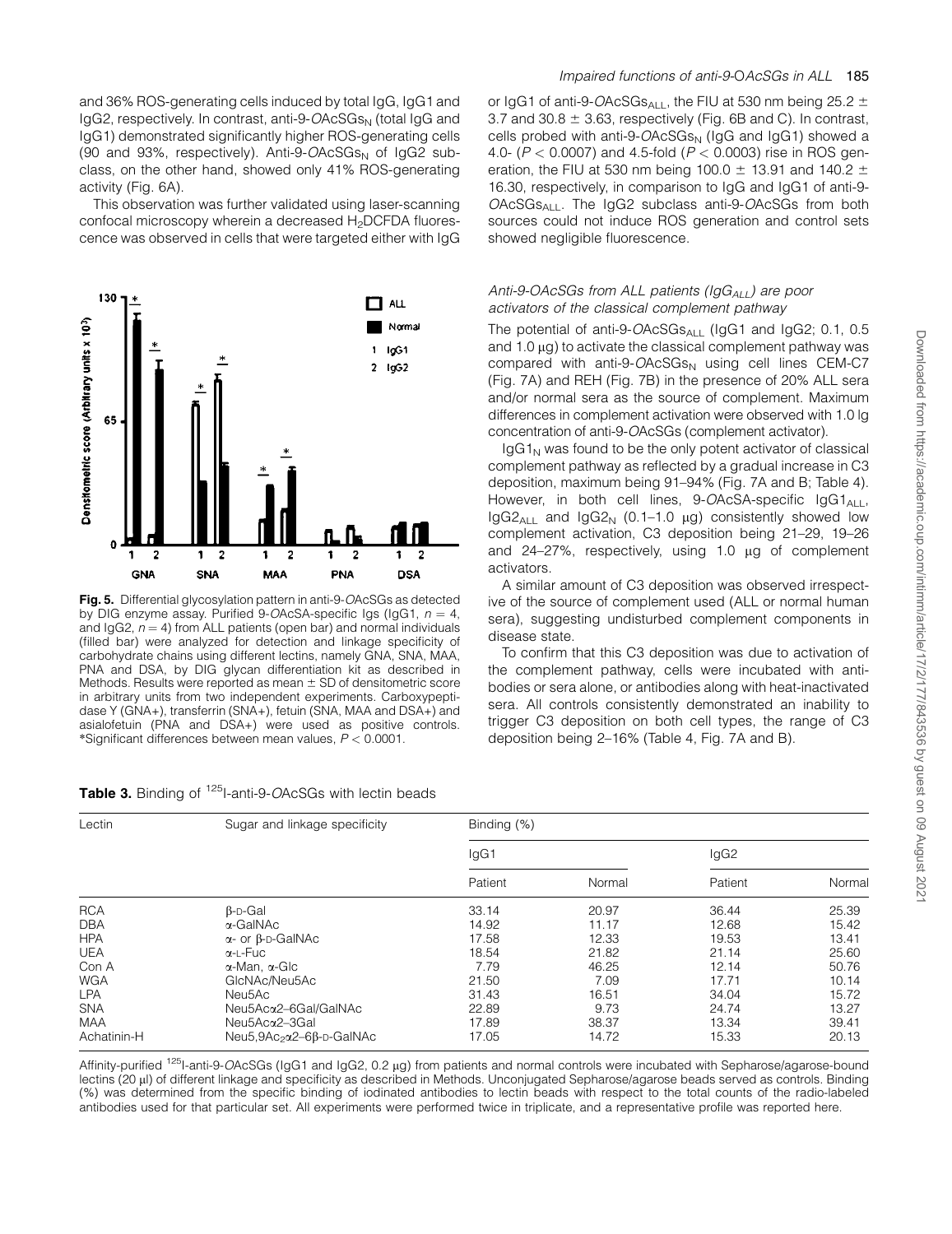

**Fig. 6.** Differential activation of FcyR by anti-9-OAcSGs as determined by intracellular respiratory burst. Fab-blocked anti-9-OAcSGsALL and anti-9-OAcSGs<sub>N</sub> (IgG, IgG1 and IgG2) were compared for their  $Fc\gamma R$ mediated U937 cell-activation potential as described in Methods. H<sub>2</sub>DCFDA was used as the probe to monitor the generation of ROS by flow cytometry (A) and confocal microscopy (B). FACS analyses were represented by FL1-H histogram plot. Cells incubated with BSM and/ or purified 9-OAcSGs served as controls (C, filled area). Anti-9-  $OACSGs_{ALL}$ - and anti-9- $OACSGs_N$ -treated cells were shown as ALL and N, respectively (A). Confocal micrographs were reported as panels for fluorescence and phase contrast (B). (C) Bar graphs showing total ROS generation within U937 cells upon exposure to IgG, IgG1and IgG2 of anti-9-OAcSGsALL (ALL) and anti-9-OAcSGs<sub>N</sub> (N). Data are represented in FIU at 530 nm. Significant differences between mean values:  $*P < 0.0007$ ,  $*P < 0.0003$ .

## Anti-9-OAcSGs $_{AlL}$  (IgG1 and IgG2) are weak mediators for cell-mediated cytotoxicity

To confirm differential functional potential of anti-9-OAcSGs, 9- OAcSA-specific IgG1 and IgG2 from ALL patients and normal individuals were used as mediators for cytotoxic activity of effector cells toward both T- and B-ALL cell lines. Optimum cytotoxicity was observed at 50 : 1 effector/target cell ratio. The 9-OAcSA-specific  $\log_{1.01}$  and  $\log_{2.01}$  were found to be poor mediators of antibody-dependent cell-mediated cytotoxicity (ADCC) as evidenced from 6–10% and 4–5% specific cell lyses in REH and CEM-C7 cell lines, respectively. Anti-9-  $OACSGs<sub>N</sub>$  (IgG2) also showed a similar pattern of cytolysis (2– 5%). In contrast to anti-9- $OACSGs_N$  (IgG2), anti-9- $OACSGs_N$ (IgG1) was capable of mediating a high degree of cytotoxicity in both the cell lines, mean specific cell lyses being 62%  $(P < 0.0006)$  and 42%  $(P < 0.0007)$  for REH and CEM-C7, respectively. Again, anti-9- $OACSGs<sub>N</sub>$  (IgG1) was found to be 6-  $(P < 0.0009)$  and 7-fold  $(P < 0.001)$  more effective in lysing REH and CEM-C7, respectively, than anti-9-OAcSGs $_{A\perp}$ (IgG1).

# Both  $\log G_{ALL}$  and  $\log G_N$  showed similar interactions with SpA and SpG

The interaction of <sup>125</sup>I-anti-9-OAcSGs (IgG1 and IgG2) purified from ALL patients and normal individuals with SpA and SpG was similar. The specific binding (counts per minute, mean  $\pm$  SD) of IgG1<sub>ALL</sub> and IgG1<sub>N</sub> to SpA was 14 609  $\pm$  673 versus 13 711  $\pm$  541, and that to SpG was 17 021  $\pm$  796 versus 17 935  $\pm$  982, respectively. A similar pattern of binding was observed between IgG2<sub>ALL</sub> and IgG2<sub>N</sub> to SpA (11 323  $\pm$ 716 versus 13 010  $\pm$  460) and SpG (14 709  $\pm$  683 versus  $12907 \pm 557$ ).

#### **Discussion**

The conundrum of cancer immune surveillance indicates that the immune system not only can protect the host against tumor development but conversely also has the capacity to promote tumor growth, especially those with lower immunogenicity (18). Induction of disease-specific 9-OAcSGs on PBMC of childhood ALL (12, 33) was found to be highly immunogenic (15) and the diagnostic potential of anti-9-OAcSGs has been extensively demonstrated (16). However, assessment of their biological role in ALL is a relatively new domain in leukemia sialobiology. With this aim we were interested to explore the probable role of the disease-specific antibodies to provide an insight into the biology of this disease. The presence of a small fraction of antibodies against 9-OAcSGs mainly of IgG2 in normal human serum has long been identified (39), but progress in assigning it a biological role is still in its infancy.

The major findings of this investigation include the demonstration of (i) a shift in subclass distribution of anti-9-  $OACSGs<sub>Al</sub>$  toward IgG2 (Fig. 1), (ii) an alteration in total content and pattern of glycosylation including variation in the linkage-specific terminal Neu5Ac residues in anti-9-OAcSGs in ALL as compared with their normal counterparts (Figs 3–5) and (iii) defective triggering of a few Fc-glycosylation-sensitive effector functions in anti-9- $OACSGs_{A+1}$  (Figs 6–8), while their antigen-binding property remained unaffected (Fig. 2).

A 3-fold higher amount of anti-9-OAcSGs in ALL patients' sera was present as compared with normal individuals. A defined specificity of different subclasses of purified anti-9-  $OACSGs$  toward the glycotope Neu5,9Ac<sub>2</sub> $\alpha$ 2–6 $\beta$ -D-GalNAc was documented by HA and HA inhibition assays (Tables 1 and 2), flow cytometry (Fig. 2A) and confocal microscopy (Fig. 2B).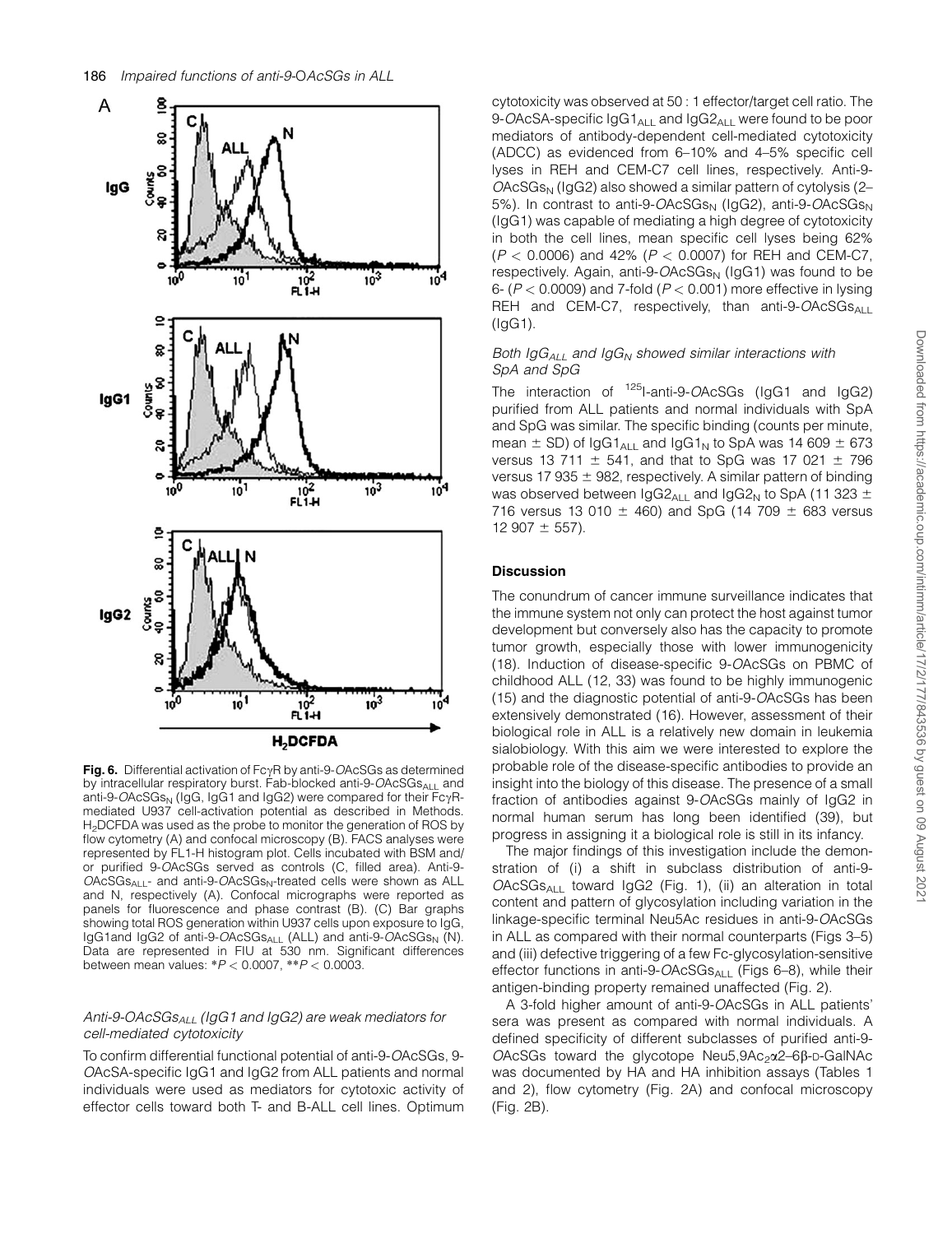

#### Fig. 6. Continued.

Both IgG1 and IgG2 of purified anti-9-OAcSGsALL showed strong binding (87-99%) with PBMC<sub>ALL</sub>, suggesting their fully functional antigen-binding capacity. The total absence of binding of anti-9- $OACSGs_{A\perp}$  with PBMC from various crossreactive disorders like chronic myelogenous leukemia, acute myelogenous leukemia (AML), chronic lymphocytic leukemia (CLL), non-Hodgkin's lymphoma (NHL), adult ALL, aplastic anemia and thalassemia reiterated its disease specificity. Additionally, weak binding (8-14%) of anti-9-OAcSGsALL (IgG1 and IgG2) with  $PBMC<sub>N</sub>$  reconfirmed a basal level of expression of  $9$ -OAcSGs on  $PBMC<sub>N</sub>$  as indicated by our earlier observation (12).

Although differential distribution in levels of IgG subclasses is reported in several diseases, disease-specific distinct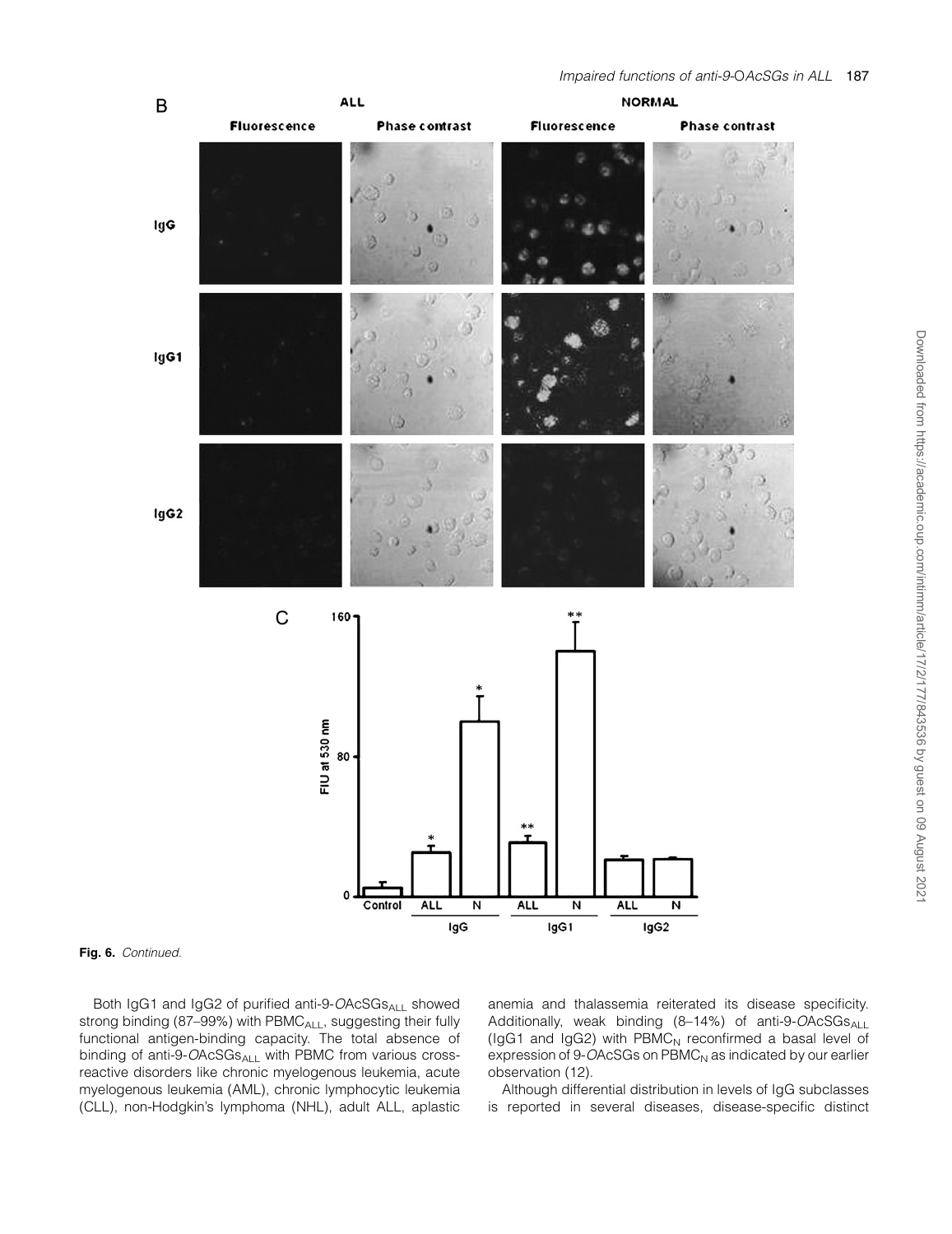

Fig. 7. Activation of the classical complement pathway by anti-9-OAcSGs<sub>ALL</sub> and anti-9-OAcSGs<sub>N</sub> (IgG1 and IgG2). CEM-C7 (T-ALL, A) and REH (B-ALL, B) cells (2  $\times$  10<sup>6</sup>) were incubated separately with anti-9-OAcSGs<sub>ALL</sub> and anti-9-OAcSGs<sub>N</sub> (0.1, 0.5 and 1.0 µg) at 37°C for 30 min (filled circle, ALL IgG1; open circle, normal IgG1; filled square, ALL IgG2; and open square, normal IgG2) using either 20% ALL sera (continuous lines) or normal sera (dotted lines) as the source of complement. Activation of classical complement pathway was monitored by C3 deposition on cell<br>surface using <sup>125</sup>l-anti-C3 mAb as described in Methods. C3 deposition was repre SD of triplicate values). Cells incubated with complement alone, antibody alone and antibody along with heat-inactivated complements served as controls.

|  | <b>Table 4.</b> Impairment in complement activation by anti-9- |  |  |
|--|----------------------------------------------------------------|--|--|
|  | $OACSGsAl1$ as demonstrated by C3 deposition                   |  |  |

| Complement                      | Complement      | Cell lines    |                |  |
|---------------------------------|-----------------|---------------|----------------|--|
| activators                      | sources         | <b>T-ALL</b>  | <b>B-ALL</b>   |  |
| Anti-9-OAcSGs (1.0 µg)          | Serum (20%)     | CEM-C7        | <b>REH</b>     |  |
| IgG1 <sub>ALL</sub>             | AS              | 29            | 21             |  |
|                                 | <b>NS</b>       | 21            | 24             |  |
| $lgG1_N$                        | AS              | 92            | 91             |  |
|                                 | <b>NS</b>       | 94            | 93             |  |
| $lgG2_{ALL}$                    | AS              | 19            | 19             |  |
|                                 | <b>NS</b>       | 20            | 26             |  |
| $lgG2_N$                        | AS              | 24            | 27             |  |
|                                 | <b>NS</b>       | 26            | 25             |  |
|                                 | AS<br><b>NS</b> | 4             | 3<br>8         |  |
| $lgG1_{ALL}$                    |                 | $\frac{2}{7}$ | 5              |  |
| $lgG1_N$                        |                 | 3             | 6              |  |
| IgG2 <sub>ALL</sub><br>$lgG2_N$ |                 | 8<br>4        | $\frac{3}{5}$  |  |
| $lgG1_{ALL}$                    | HI-AS<br>HI-NS  | 9<br>11       | $\frac{2}{8}$  |  |
| $lgG1_N$                        | HI-AS           | 6             | 16             |  |
|                                 | HI-NS           | 13            | 4              |  |
| $lgG2_{ALL}$                    | HI-AS           | 8             | 9              |  |
|                                 | HI-NS           | 5             | $\overline{7}$ |  |
| $lgG2_N$                        | HI-AS           | 14            | 11             |  |
|                                 | HI-NS           | 8             | 5              |  |

Comparative potential of anti-9-OAcSGs (IgG1 and IgG2; 1.0 ug), purified from ALL patients and normal individuals, to activate the classical complement pathway was assessed using CEM-C7 (T-ALL) and REH (B-ALL) cells and 20% ALL sera (AS) and/or normal sera (NS) as the source of complement as described in Methods. The C3 deposition on the cell surface was considered as the index for complement activation and was presented as specific binding (%) of <sup>125</sup>I-anti-C3 mAb (mean of triplicate values). Cells incubated with complement alone, antibody alone and antibody along with heatinactivated complements (HI-AS and HI-NS) served as controls. '—' indicates absence of particular component.

pattern is restricted to only a few. Accordingly, we attempted to analyze the status of 9-OAcSA-specific IgG subclasses in ALL. A predominance of IgG2 among all four subclasses in these children was demonstrated as evidenced by a 2.78-fold higher amount of IgG2<sub>ALL</sub> as compared with IgG1<sub>ALL</sub> (158.1  $\pm$ 5.57 versus 56.67  $\pm$  3.63 µg ml<sup>-1</sup>, respectively, Fig. 1). Interestingly, the level of 9-OAcSA-specific IgG2 was much higher (3-fold) in ALL patients than normal controls (158.1  $\pm$ 5.57 versus 51.26  $\pm$  4.80 µg ml<sup>-1</sup>, respectively), indicating the high immunogenicity of 9-OAcSGs in disease state and their efficient modulation for disease-specific alteration in isotype subclass switching toward IgG2. Patients with gynecological malignancies (40) and squamous cell carcinomas of head and neck (41) exhibited a characteristic decrease in IgG1 and an increase in IgG2 levels, relative to total IgG.

IgG, a multifunctional glycoprotein, comprises two distinct functional domains, expressing an antigen-specific binding site (IgG-Fab), while the IgG-Fc is responsible for triggering effector mechanisms through its interaction with specific ligands, e.g. cellular receptors ( $Fc\gamma R$ ) and the C1 component of complement (42). The IgG-Fc is a homodimer comprising inter-chain disulfide-bonded hinge regions, glycosylated  $C_H2$ domains and non-covalently paired  $C_H3$  domains (42). Glycosylation of IgG-Fc has been shown to be essential for efficient activation of  $Fc\gamma R$  and C1 component of complement (42). The oligosaccharide profiles of the IgG are significantly influenced by disease stress, nutrient depletion or acid pH, resulting in hypogalactosylation or the addition of high mannose forms or failure of glycosylation (42). IgGs isolated from sera of patients with multiple myeloma, CLL and AML showed altered levels of fucose, Gal and bisecting GlcNAc as compared with normal (43–45). Based on these observations, we endeavored to analyze the glycosylation profile of different subclasses of monospecific polyclonal anti-9-OAcSGs specifically induced in sera of patients with childhood ALL and compared them with normal individuals.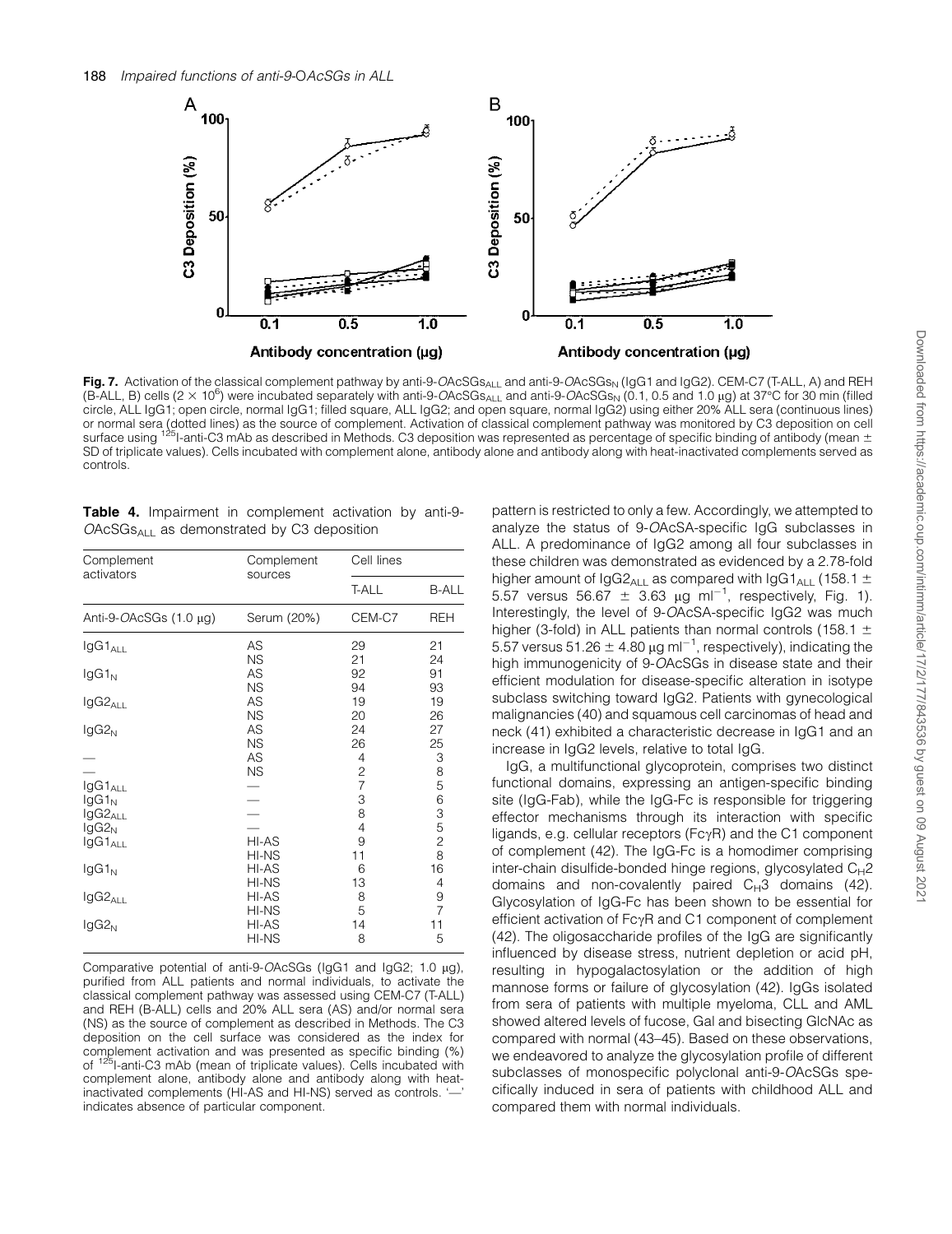

Fig. 8. Efficacy of anti-9-OAcSGs as potent mediator of cell-mediated cytotoxicity by <sup>51</sup>Cr-release assay. ALL cell lines (REH and CEM-C7) were labeled with  $Na<sub>2</sub><sup>51</sup>CrO<sub>4</sub>$  in the presence and absence of purified antibodies (0.01 µg per 1  $\times$  10<sup>4</sup> cells) and used as target cells. Four different types of antibodies [anti-9- $OACSGs<sub>N</sub>$  (IgG1, filled bar; IgG2, open bar) and anti-9-OAcSGs $_{A+1}$  (IgG1,  $\exists$ ; IgG2,  $\exists$ ) were used as mediators of cytotoxicity. Freshly isolated normal human PBMC were used as effector cells. Target ( $1 \times 10^4$  cells per 100 µl per well) and effector cells were co-incubated and checked for released <sup>51</sup>Cr as described in Methods. Specific cell lyses (%) were calculated by normalizing the background cytotoxicity in the absence of added antibody. Optimum cytotoxicity (50 : 1 effector/target cell ratio) was demonstrated in bar graphs (mean  $\pm$  SD of triplicate values). Significant differences between mean values:  $*P < 0.0006$ ;  $*P <$ 0.0009;  $\#P < 0.0007$ ;  $\#HP < 0.001$ .

A wide variation in the degree of total glycosylation and specifically sialylation was observed in anti-9-OAcSGs as reflected by 2.1- and 3.6-fold higher level of glycosylation and sialylation in ALL patients as compared with their normal counterparts (Fig. 3A–C). This was confirmed by fluorimetric analysis that showed a similar increase in sialylation of  $\log G_{A\cup I}$ as compared with  $\log_{N}$  (Fig. 3D). A significantly high proportion of SNA binding with IgGALL (IgG1 and IgG2) as compared with MAA binding implies an enhanced induction of terminal Neu5Aca2–6Gal/GalNAc with concomitant reduction in terminal Neu5Ac $\alpha$ 2-3Gal (Fig. 5). IgG<sub>N</sub> showed a similar type of specificity toward SNA and MAA binding; however, the degree of binding was much lower than that of  $\log G_{\text{All}}$ . The conspicuously lower amount of terminal mannose both in  $IqG1_{A\perp}$  and  $IqG2_{A\perp}$ , as reflected from GNA and Con A binding, could be attributed to their being masked by  $\alpha$ 2–6linked Neu5Acs, possibly a characteristic feature of this disease (Fig. 5, Table 3).

Taken together, it has been convincingly demonstrated that 9-OAcSA-specific IgG<sub>ALL</sub> differ both in their content and nature of glycosylation as compared with  $\log_{N}$ . Although a distinct disease-specific pattern of terminal and subterminal sugar moieties has emerged, a chemical analysis of total glycan structure of Igs from individual patients would be of utmost importance.

Glycoproteins are key components of the immune system effectors even though the attached sugar moieties often deviate greatly from their appropriate homogeneous geometrical array, thus affecting the activation of proper immune response. The ubiquity and diversity of protein glycosylation is not a paradox, but consistent with functional rules (46). Human IgG is predominantly glycosylated with N-linked carbohydrates and conserved glycosylation of the Fc region occurs at asparagine 297 (Asn<sup>297</sup>), from which two opposing biantennary oligosaccharide chains protrude and interact. Crystallographic studies have shown that the two  $C_{H2}$  domains do not interact by protein–protein contacts, but instead through oligosaccharides attached at the conserved site of Asn<sup>297</sup> on each heavy chain. Protein–oligosaccharide and oligosaccharide–oligosaccharide interactions play a major role in maintaining the relative geometry of the  $C_H2$  domains, consistent with the biological role of IgG (47).

As mediators of the humoral immune response, antibodies bind to specific antigens through Fab and then trigger biological responses by interacting through their Fc region with both cellular and soluble effector systems. It has been reported that heavy chain-linked conserved glycans of IgGs at Asn<sup>297</sup> significantly contribute to their effector properties by influencing the complement activation via the classical pathway, which begins with the binding of C1q component of the complement to the  $C_H2$  domain of the IgG molecule, binding of IgGs to  $Fc\gamma R$  and subsequent cellular function, induction of ADCC and also rapid elimination of the antigen– antibody complexes from the circulation (42, 48, 49).

Analysis of effector function of anti-9-OAcSGs revealed that Fc $\gamma$ R-activating capacity was much lower in  $I_{\text{Q}}G1_{\text{Al}}$  as evidenced from a decrease in the percentage of ROSgenerating cells, when U937 cells, known to contain a high amount of FcyRI on their surface, were targeted with Fabblocked antibodies, suggesting their functional impairment (Fig. 6A). Whereas  $\lg G1_N$  was fully capable of activating 91% U937 cells for ROS generation. This was corroborated with confocal microscopy (Fig. 6B and C). Similarly, the capacity of Fc $\gamma$ R triggering was decreased both in IgG2<sub>ALL</sub> and IgG2<sub>N</sub>, ROS positivity being 35 and 39%, respectively (Fig. 6A). The efficiency of normal human  $I_{Q}G2$  in binding to  $Fc\gamma R$  is reported to be the lowest among all the subclasses of IgG, the efficiency decreases in the following order  $IqG1 = IqG3$  $I<sub>g</sub>G4 \gg I<sub>g</sub>G2$  (49). The predominance of 2.8-fold increased production of 9-OAcSA-specific IgG2 (Fig. 1) along with low amounts of non-functional IgG1 in ALL patients suggests the inappropriate immune surveillance.

The impaired functioning of 9-OAcSA-specific  $\log_1 A_{\text{Al}}$  and  $I<sub>g</sub>G2<sub>ALI</sub>$  has further been demonstrated by their diminished complement activation as reflected from less C3 deposition (Fig. 7, Table 4). Notably,  $\log_1 N$  was found to be the only potential activator of classical complement pathway. Considering the fact that antibody binding to C1q does not guarantee the activation of C1 (50), we checked the C3 deposition, a downstream component, to get the assurance of activated complement cascade. Nature of the terminal sugars on Fcglycans is known to influence the activation of C1 (42).

ADCC experiments using IgG1 and IgG2 subclasses of anti-9-OAcS $Gs_{A\cup I}$  and anti-9-OAcS $Gs_{N}$  as mediators clearly demonstrate the inability of anti-9-OAcSGsALL to elicit any specific cytolysis (Fig. 8), thereby further strengthening the observed impairment of their proper biological functioning as evidenced from their low  $Fc\gamma R$ -activating capacity (Fig. 6A–C) and diminished complement activation potential (Fig. 7, Table 4).

SpA and SpG are known to bind to IgG-Fc at the interface between the  $C_{H2}$  and  $C_{H3}$  domains of the Fc through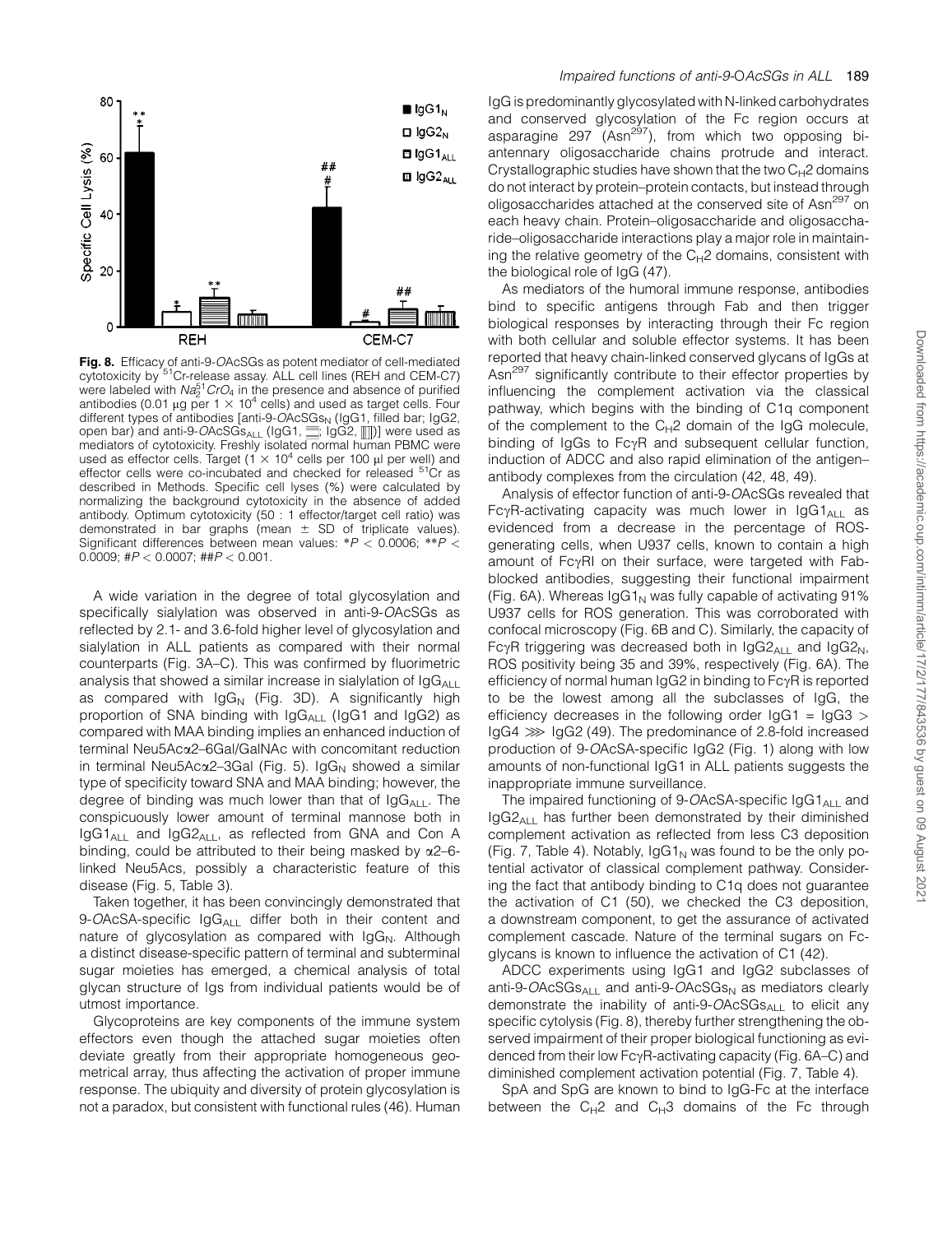hydrophobic interactions (51). X-ray crystallographic and NMR studies clearly illustrated the negligible role of differences in IgG-Fc glycosylation in their SpA and SpG binding (42). Interestingly, our observation also demonstrates the similar binding profile of anti-9-OAcSGs (IgG1 and IgG2) with Protein A and G, irrespective of the source of antibodies, i.e. patient or normal sera.

In spite of several attempts by using glycosylation inhibitor, site-directed mutagenesis and enzymatic addition of particular sugar to analyze the direct influence of distinct glycosylation profile on functional activity of IgG, the underlying mechanism still remains unclear (49). However, dramatic differences in functional activity of IgGs were observed between fully glycosylated and molecular variants with selectively modified glycosylation or aglycosylated forms (42). If receptor/ligand interactions are modulated by glycosylation differences, the protective effector mechanisms activated by an oligoclonal-specific antibody population could be dependent on the predominant glycoforms present (49). This suggests an interesting possibility since IgG antibody responses can be subclass and clonally restricted and the glycosylation profiles of these antibodies may also be restricted as observed for IgG myeloma proteins (49). Surprizingly, passive immunization with anti-tumor antibodies did not protect against tumor growth, in many cases they actually enhanced the growth of the tumor (52).

In summary, this report established significant differences in glycosylation (mainly sialylation) and several functional properties between the 9-OAcSA-specific Igs from ALL patients and normal individuals and suggested anti-9-OAcSGs-mediated impairment of proper immune clearance in ALL. In the future, we hope to address the direct correlation between observed structural heterogeneity in glycosylation and the impaired functions of anti-9-OAcSGs in ALL by analyzing the conformational changes of Fc-carbohydrates, changes in topography of ligand-binding sites and subsequently their functional properties using different truncated glycoforms and also considering an individualistic approach. Studies with soluble recombinant Fc $\gamma$ RI or Fc $\gamma$ R knockouts would also provide confirmatory evidence.

Considering the phenomena of subclass switching from IgG1 to IgG2, their heterogeneous glycosylation, preferential sialylation along with the impairment of function (activation of  $Fc<sub>Y</sub>R$  and complement) in ALL patients, the generation of customized antibody constructs bearing functional Fc domain of anti-9-OAcSGs-IgG1, having a homogenous glycoform and a predetermined profile of functional potential, might lead to their effective functioning. Such customized antibodies might be used in conjugation with cytokine therapy to activate in vivo anti-cancer pathways for proper immune surveillance in pediatric ALL.

## Acknowledgements

We extend our sincere thanks to Mr Ranjan Dutta of Bose Institute for his kind help in flow cytometry. We thank Alfredo Toreno, Servicio de Immunologia, Centro Nacional de Microbiologia, Instituto de Salud Carlos III, Majadahonda, Madrid, Spain, and R. Vlasak, CEO, Applied Biotechnology, GmbH, Austria, for their generous gift of anti-C3 antibody and *O*-acetyl esterase, respectively. We thank Mrs Sumi<br>Bandyopadhyay for her kind help with <sup>125</sup>I-anti-C3 antibody. S.B. is a Senior Research Fellow of CSIR.

## Abbreviations

| <b>ADCC</b><br>ALL | antibody-dependent cell-mediated cytotoxicity<br>acute lymphoblastic leukemia |
|--------------------|-------------------------------------------------------------------------------|
| AML                | acute myelogenous leukemia                                                    |
| Asialo BSM         | de-sialylated BSM                                                             |
| <b>BSM</b>         | bovine submaxillary mucin                                                     |
| <b>CLL</b>         | chronic lymphocytic leukemia                                                  |
| de-OAc BSM         | de-O-acetylated BSM                                                           |
| <b>DBA</b>         | Dolichos biflorus agglutinin                                                  |
| DIG                | digoxigenin                                                                   |
| <b>DSA</b>         | Datura stramonium agglutinin                                                  |
| <b>FIU</b>         | fluorescence intensity unit                                                   |
| Gal                | galactose                                                                     |
| GalNAc             | N-acetyl galactosamine                                                        |
| GLC                | gas-liquid chromatography                                                     |
| GIcNAc             | N-acetyl glucosamine                                                          |
| <b>GNA</b>         | Galanthus nivalis agglutinin                                                  |
| HA.                | hemagglutination                                                              |
| $H_2$ DCFDA        | 2',7'-dichlorofluorescein diacetate                                           |
| <b>HPA</b>         | Helix pomatia agglutinin                                                      |
| <b>LPA</b>         | Limulus polyphemus agglutinin                                                 |
| MAA                | Maackia amurensis agglutinin                                                  |
| Neu5Ac             | sialic acid                                                                   |
| NHL                | non-Hodgkin's lymphoma                                                        |
| 9- <i>OAcSa</i>    | 9-O-acetylated sialic acid                                                    |
| 9- <i>OAcSGs</i>   | 9-O-acetylated sialoglycoconjugates                                           |
| <b>PNA</b>         | peanut agglutinin                                                             |
| <b>ROS</b>         | reactive oxygen species                                                       |
| <b>SNA</b>         | Sambucus nigra agglutinin                                                     |
| SpA                | Staphylococcal protein A                                                      |
| SpG                | Streptococcal protein G                                                       |
| <b>TBS</b>         | Tris-buffered saline                                                          |
| UEA                | Ulex europaeus agglutinin                                                     |
| <b>WGA</b>         | wheat germ agglutinin                                                         |

# **References**

- 1 Pui, C. H., Campana, D. and Evans, W. E. 2001. Childhood acute lymphoblastic leukemia—current status and future perspectives. Lancet Oncol. 2:597.
- 2 Bjorklund, E., Majur, J., Soderhall, S. and Porwit-MacDonald, A. 2003. Flow cytometric follow-up of minimal residual disease in bone marrow gives prognostic information in children with acute lymphoblastic leukemia. Leukemia 17:138.
- 3 Mandal, C., Chatterjee, M. and Sinha, D. 2000. Investigation of 9- O-acetylated sialoglycoconjugates in childhood acute lymphoblastic leukemia. Br. J. Haematol. 110:801.
- 4 Kelm, S. and Schauer, R. 1997. Sialic acids in molecular and cellular interactions. Int. Rev. Cytol. 175:137.
- 5 Klein, A. and Roussel, P. 1998. O-Acetylation of sialic acids. Biochimie 80:49.
- 6 Angata, T. and Varki, A. 2002. Chemical diversity in the sialic acids and related alpha-keto acids: an evolutionary perspective. Chem. Rev. 102:439.
- 7 Sinha, D., Chatterjee, M. and Mandal, C. 2000. O-Acetylated sialic acids—their detection, biological significance and alteration in diseases. Trends Glycosci. Glycotechnol. 12:17.
- 8 Sen, G. and Mandal, C. 1995. The specificity of the binding site of  $A$ chatinin<sub>H</sub>, a sialic-acid binding lectin from Achatina fulica. Carbohydr. Res. 268:115.
- 9 Mandal, C. and Basu, S. 1987. A unique specificity of a sialic acid binding lectin Achatinin $H$  from the hemolymph of Achatina fulica snail. Biochem. Biophys. Res. Commun. 148:795.
- 10 Basu, S., Mandal, C. and Allen, A. K. 1988. Chemical-modification studies of a unique sialic acid binding lectin from the snail Achatina fulica. Biochem. J. 254:195.
- 11 Mandal, C., Basu, S. and Mandal, C. 1989. Physicochemical studies on AchatininH, a novel sialic acid binding lectin. Biochem. J. 257:65.
- 12 Sinha, D., Mandal, C. and Bhattacharya, D. K. 1999. Identification of 9-O acetyl sialoglycoconjugates (9-OAcSGs) as biomarkers in